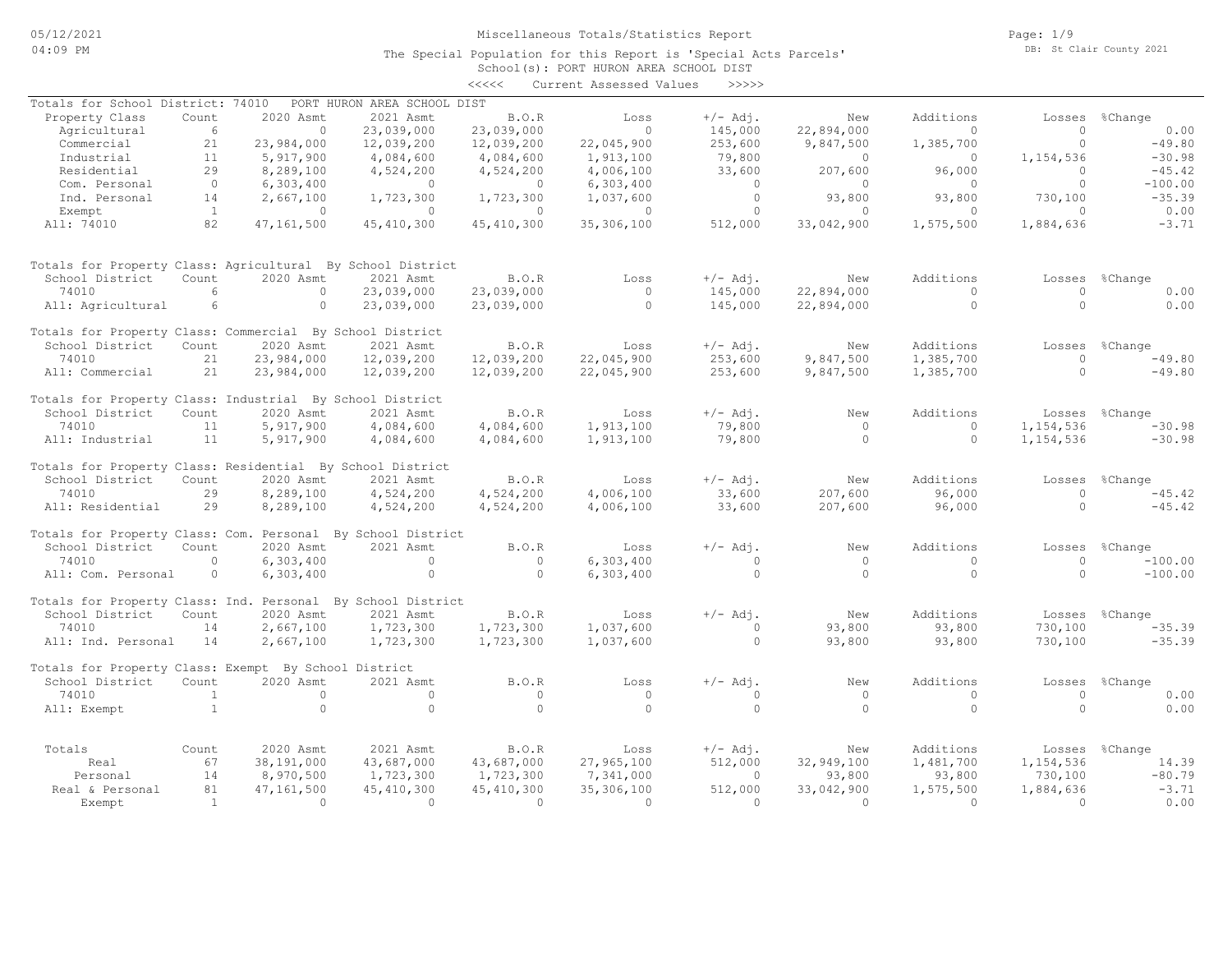Page: 2/9 DB: St Clair County 2021

### School(s): PORT HURON AREA SCHOOL DIST The Special Population for this Report is 'Special Acts Parcels'

| くくくくく | S.E.V., Taxable and Capped Values |  |  |  | >>>>> |
|-------|-----------------------------------|--|--|--|-------|
|-------|-----------------------------------|--|--|--|-------|

| Totals for School District: 74010                           |                |                | PORT HURON AREA SCHOOL DIST |              |                          |                |                        |                           |                          |                |
|-------------------------------------------------------------|----------------|----------------|-----------------------------|--------------|--------------------------|----------------|------------------------|---------------------------|--------------------------|----------------|
| Property Class                                              | Count          | 2020 SEV       | Fin SEV                     | 2021 SEV     | 2020 Tax                 | Fin Tax        | 2021 Tax               | BOR Tax                   | 2021 Cap                 | 2021 MCAP      |
| Agricultural                                                | 6              | $\circ$        | $\circ$                     | 23,039,000   | $\circ$                  | $\circ$        | 8,014,346              | 8,014,346                 | 8,014,346                | 8,014,346      |
| Commercial                                                  | 21             | 23,984,000     | 23,984,000                  | 12,039,200   | 8,579,470                | 8,579,470      | 9,357,396              | 9,357,396                 | 9,434,880                | 9,434,880      |
| Industrial                                                  | 11             | 5,917,900      | 5,917,900                   | 4,084,600    | 5, 243, 514              | 5, 243, 514    | 3,705,137              | 3,705,137                 | 3,705,137                | 3,705,137      |
| Residential                                                 | 29             | 8,289,100      | 10,600,000                  | 4,524,200    | 2,688,384                | 4,999,284      | 2,338,883              | 2,338,883                 | 2,338,883                | 2,338,883      |
| Com. Personal                                               | $\circ$        | 6,303,400      | 6,303,400                   | $\circ$      | 6,303,400                | 6,303,400      | $\Omega$               | $\Omega$                  | $\Omega$                 | $\Omega$       |
| Ind. Personal                                               | 14             | 2,667,100      | 2,667,100                   | 1,723,300    | 2,667,100                | 2,667,100      | 1,723,300              | 1,723,300                 | 1,723,300                | 1,723,300      |
| Exempt                                                      | $\mathbf{1}$   | $\overline{0}$ | $\circ$                     | $\Omega$     | $\circ$                  | $\overline{0}$ | $\circ$                | $\bigcirc$                | $\Omega$                 | $\Omega$       |
| All: 74010                                                  | 82             | 47,161,500     | 49, 472, 400                | 45, 410, 300 | 25, 481, 868             | 27,792,768     | 25, 139, 062           | 25, 139, 062              | 25, 216, 546             | 25, 216, 546   |
| Totals for Property Class: Agricultural By School District  |                |                |                             |              |                          |                |                        |                           |                          |                |
| School District                                             | Count          | 2020 SEV       | Fin SEV                     | 2021 SEV     | 2020 Tax                 | Fin Tax        | 2021 Tax               | BOR Tax                   | 2021 Cap                 | 2021 MCAP      |
| 74010                                                       | 6              | $\circ$        | $\circ$                     | 23,039,000   | $\circ$                  | $\circ$        | 8,014,346              | 8,014,346                 | 8,014,346                | 8,014,346      |
| All: Agricultural                                           | 6              | $\circ$        | $\circ$                     | 23,039,000   | $\circ$                  | $\circ$        | 8,014,346              | 8,014,346                 | 8,014,346                | 8,014,346      |
| Totals for Property Class: Commercial By School District    |                |                |                             |              |                          |                |                        |                           |                          |                |
| School District                                             | Count          | 2020 SEV       | Fin SEV                     | 2021 SEV     | 2020 Tax                 | Fin Tax        | 2021 Tax               | BOR Tax                   | 2021 Cap                 | 2021 MCAP      |
| 74010                                                       | 21             | 23,984,000     | 23,984,000                  | 12,039,200   | 8,579,470                | 8,579,470      | 9,357,396              | 9,357,396                 | 9,434,880                | 9,434,880      |
| All: Commercial                                             | 21             | 23,984,000     | 23,984,000                  | 12,039,200   | 8,579,470                | 8,579,470      | 9,357,396              | 9,357,396                 | 9,434,880                | 9,434,880      |
| Totals for Property Class: Industrial By School District    |                |                |                             |              |                          |                |                        |                           |                          |                |
| School District                                             | Count          | 2020 SEV       | Fin SEV                     | 2021 SEV     | 2020 Tax                 | Fin Tax        | 2021 Tax               | BOR Tax                   | 2021 Cap                 | 2021 MCAP      |
| 74010                                                       | 11             | 5,917,900      | 5,917,900                   | 4,084,600    | 5, 243, 514              | 5, 243, 514    | 3,705,137              | 3,705,137                 | 3,705,137                | 3,705,137      |
| All: Industrial                                             | 11             | 5,917,900      | 5,917,900                   | 4,084,600    | 5, 243, 514              | 5, 243, 514    | 3,705,137              | 3,705,137                 | 3,705,137                | 3,705,137      |
| Totals for Property Class: Residential By School District   |                |                |                             |              |                          |                |                        |                           |                          |                |
| School District                                             | Count          | 2020 SEV       | Fin SEV                     | 2021 SEV     | 2020 Tax                 | Fin Tax        | 2021 Tax               | BOR Tax                   | 2021 Cap                 | 2021 MCAP      |
| 74010                                                       | 29             | 8,289,100      | 10,600,000                  | 4,524,200    | 2,688,384                | 4,999,284      | 2,338,883              | 2,338,883                 | 2,338,883                | 2,338,883      |
| All: Residential                                            | 29             | 8,289,100      | 10,600,000                  | 4,524,200    | 2,688,384                | 4,999,284      | 2,338,883              | 2,338,883                 | 2,338,883                | 2,338,883      |
| Totals for Property Class: Com. Personal By School District |                |                |                             |              |                          |                |                        |                           |                          |                |
| School District                                             | Count          | 2020 SEV       | Fin SEV                     | 2021 SEV     | 2020 Tax                 | Fin Tax        | 2021 Tax               | BOR Tax                   | 2021 Cap                 | 2021 MCAP      |
| 74010                                                       | $\Omega$       | 6,303,400      | 6,303,400                   | $\circ$      | 6,303,400                | 6,303,400      | $\Omega$               | $\Omega$                  | $\Omega$                 | $\circ$        |
| All: Com. Personal                                          | $\circ$        | 6,303,400      | 6,303,400                   | $\circ$      | 6,303,400                | 6,303,400      | $\circ$                | $\Omega$                  | $\Omega$                 | $\circ$        |
| Totals for Property Class: Ind. Personal By School District |                |                |                             |              |                          |                |                        |                           |                          |                |
| School District                                             | Count          | 2020 SEV       | Fin SEV                     | 2021 SEV     | 2020 Tax                 | Fin Tax        | 2021 Tax               | BOR Tax                   | 2021 Cap                 | 2021 MCAP      |
| 74010                                                       | 14             | 2,667,100      | 2,667,100                   | 1,723,300    | 2,667,100                | 2,667,100      | 1,723,300              | 1,723,300                 | 1,723,300                | 1,723,300      |
| All: Ind. Personal                                          | 14             | 2,667,100      | 2,667,100                   | 1,723,300    | 2,667,100                | 2,667,100      | 1,723,300              | 1,723,300                 | 1,723,300                | 1,723,300      |
| Totals for Property Class: Exempt By School District        |                |                |                             |              |                          |                |                        |                           |                          |                |
| School District                                             | Count          | 2020 SEV       | Fin SEV                     | 2021 SEV     | 2020 Tax                 | Fin Tax        | 2021 Tax               | BOR Tax                   | 2021 Cap                 | 2021 MCAP      |
| 74010                                                       | $\mathbf{1}$   | $\circ$        | $\circ$                     | $\circ$      | $\circ$                  | $\circ$        | $\circ$                | $\circ$                   | $\Omega$                 | $\circ$        |
| All: Exempt                                                 | $\mathbf{1}$   | $\circ$        | $\circ$                     | $\circ$      | $\circ$                  | $\circ$        | $\circ$                | $\Omega$                  | $\Omega$                 | $\circ$        |
|                                                             |                |                |                             |              |                          |                |                        |                           |                          |                |
| Totals                                                      | Count          | 2020 SEV       | Fin SEV                     | 2021 SEV     | 2020 Tax                 | Fin Tax        | 2021 Tax               | BOR Tax                   | 2021 Cap                 | 2021 MCAP      |
| Real                                                        | 67             | 38,191,000     | 40,501,900                  | 43,687,000   | 16,511,368               | 18,822,268     | 23, 415, 762           | 23, 415, 762              | 23, 493, 246             | 23, 493, 246   |
| Personal                                                    | 14             | 8,970,500      | 8,970,500                   | 1,723,300    | 8,970,500                | 8,970,500      | 1,723,300              | 1,723,300                 | 1,723,300                | 1,723,300      |
| Real & Personal                                             | 81             | 47, 161, 500   | 49, 472, 400                | 45, 410, 300 | 25, 481, 868<br>$\Omega$ | 27,792,768     | 25, 139, 062<br>$\cap$ | 25, 139, 062<br>$\bigcap$ | 25, 216, 546<br>$\Omega$ | 25, 216, 546   |
| Exempt                                                      | $\overline{1}$ | $\Omega$       | $\Omega$                    | $\bigcirc$   |                          | $\overline{0}$ |                        |                           |                          | $\overline{0}$ |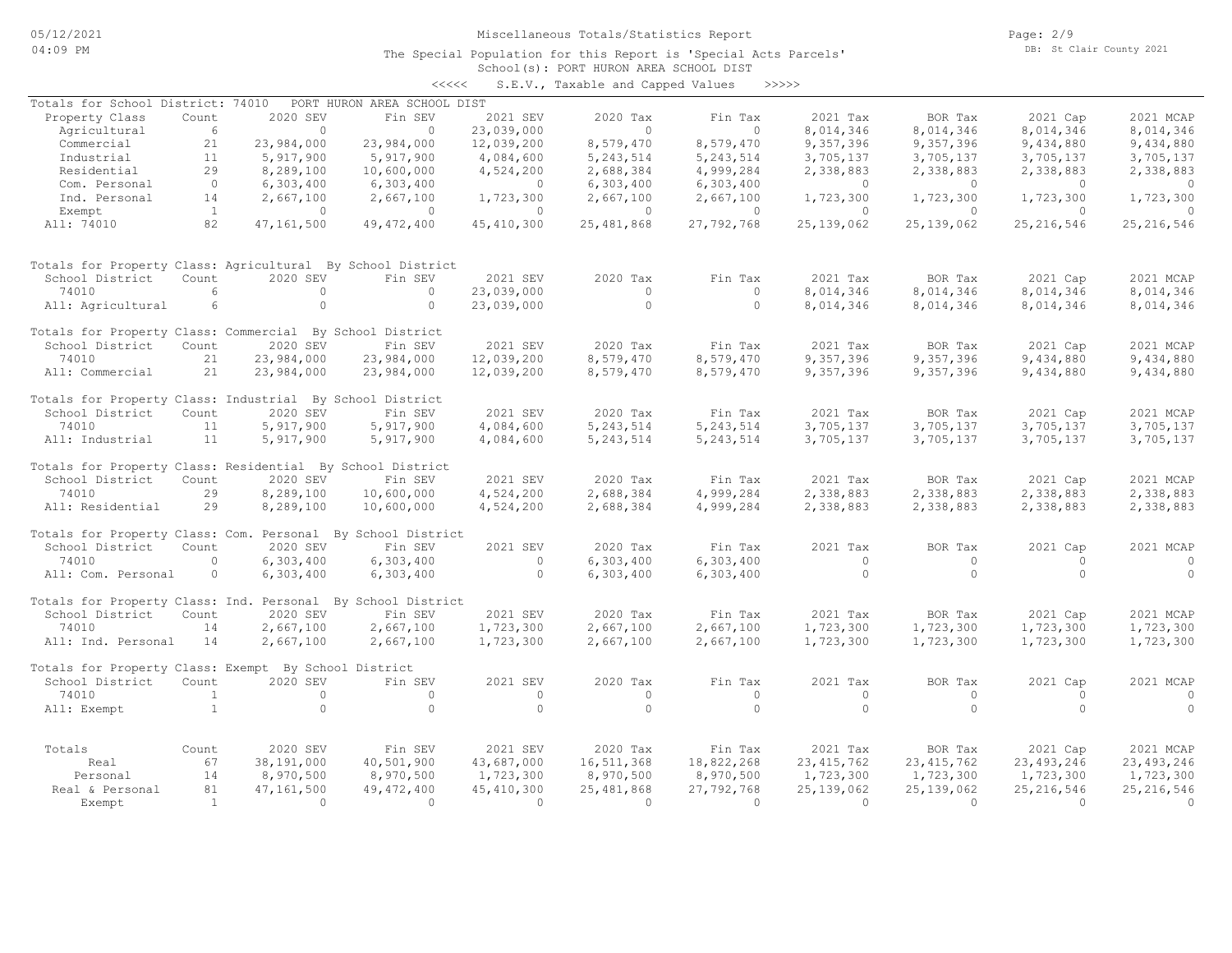The Special Population for this Report is 'Special Acts Parcels'

Page: 3/9 DB: St Clair County 2021

### School(s): PORT HURON AREA SCHOOL DIST <<<<< PRE/MBT Percentage Times S.E.V. >>>>>

| Totals for School District: 74010                           |                |                | PORT HURON AREA SCHOOL DIST |                |                |                |              |                     |                |
|-------------------------------------------------------------|----------------|----------------|-----------------------------|----------------|----------------|----------------|--------------|---------------------|----------------|
| Property Class                                              | Count          | 2020 ORIG      | 2020 ORIG                   | Final PRE      | Final          | W/O Winter     | W/O Winter   | 2021 ORIG           | 2021 ORIG      |
|                                                             |                | PRE            | Non-PRE                     |                | Non-PRE        | PRE            | Non-PRE      | <b>PRE</b>          | Non-PRE        |
| Agricultural                                                | 6              | $\bigcirc$     | $\Omega$                    | $\Omega$       | $\circ$        | $\bigcirc$     | $\circ$      | 23,039,000          | $\circ$        |
| Commercial                                                  | $\Omega$       | 22,045,900     | 1,938,100                   | 22,045,900     | 1,938,100      | 22,045,900     | 1,938,100    | $\bigcirc$          | 12,039,200     |
| Industrial                                                  | $\overline{0}$ | $\circ$        | 5,917,900                   | $\Omega$       | 5,917,900      | $\circ$        | 5, 917, 900  | $\circ$             | 4,084,600      |
| Residential                                                 | 26             | 6,976,900      | 1,312,200                   | 6,976,900      | 3,623,100      | 6,976,900      | 3,623,100    | 4,486,600           | 37,600         |
| Com. Personal                                               | $\overline{0}$ | $\Omega$       | 6,303,400                   | $\bigcirc$     | 6,303,400      | $\bigcirc$     | 6,303,400    | $\overline{0}$      | $\Omega$       |
| Ind. Personal                                               | 14             | 2,494,600      | 172,500                     | 2,494,600      | 172,500        | 2,494,600      | 172,500      | 1,723,300           | $\circ$        |
| All: 74010                                                  | 46             | 31,517,400     | 15,644,100                  | 31,517,400     | 17,955,000     | 31,517,400     | 17,955,000   | 29,248,900          | 16, 161, 400   |
| Totals for Property Class: Agricultural By School District  |                |                |                             |                |                |                |              |                     |                |
| School District                                             | Count          | 2020 ORIG      | 2020 ORIG                   | Final PRE      | Final          | W/O Winter     | W/O Winter   | 2021 ORIG           | 2021 ORIG      |
|                                                             |                | PRE            | Non-PRE                     |                | Non-PRE        | PRE            | Non-PRE      | PRE                 | Non-PRE        |
| 74010                                                       | 6              | $\circ$        | $\circ$                     | $\circ$        | $\overline{0}$ | $\overline{0}$ | $\circ$      | 23,039,000          | $\overline{0}$ |
| All: Agricultural                                           | 6              | $\circ$        | $\Omega$                    | $\Omega$       | $\circ$        | $\circ$        | $\circ$      | 23,039,000          | $\circ$        |
| Totals for Property Class: Commercial By School District    |                |                |                             |                |                |                |              |                     |                |
| School District                                             | Count          | 2020 ORIG      | 2020 ORIG                   | Final PRE      | Final          | W/O Winter     | W/O Winter   | 2021 ORIG           | 2021 ORIG      |
|                                                             |                | PRE            | Non-PRE                     |                | Non-PRE        | PRE            | Non-PRE      | PRE                 | Non-PRE        |
| 74010                                                       | $\circ$        | 22,045,900     | 1,938,100                   | 22,045,900     | 1,938,100      | 22,045,900     | 1,938,100    | $\circ$<br>$\Omega$ | 12,039,200     |
| All: Commercial                                             | $\circ$        | 22,045,900     | 1,938,100                   | 22,045,900     | 1,938,100      | 22,045,900     | 1,938,100    |                     | 12,039,200     |
| Totals for Property Class: Industrial By School District    |                |                |                             |                |                |                |              |                     |                |
| School District                                             | Count          | 2020 ORIG      | 2020 ORIG                   | Final PRE      | Final          | W/O Winter     | W/O Winter   | 2021 ORIG           | 2021 ORIG      |
|                                                             |                | PRE            | Non-PRE                     |                | Non-PRE        | PRE            | Non-PRE      | PRE                 | Non-PRE        |
| 74010                                                       | $\Omega$       | $\overline{0}$ | 5,917,900                   | $\circ$        | 5,917,900      | $\circ$        | 5,917,900    | $\circ$             | 4,084,600      |
| All: Industrial                                             | $\Omega$       | $\Omega$       | 5,917,900                   | $\cap$         | 5,917,900      | $\Omega$       | 5,917,900    | $\Omega$            | 4,084,600      |
| Totals for Property Class: Residential By School District   |                |                |                             |                |                |                |              |                     |                |
| School District                                             | Count          | 2020 ORIG      | 2020 ORIG                   | Final PRE      | Final          | W/O Winter     | W/O Winter   | 2021 ORIG           | 2021 ORIG      |
|                                                             |                | PRE            | Non-PRE                     |                | Non-PRE        | PRE            | Non-PRE      | PRE                 | Non-PRE        |
| 74010                                                       | 26             | 6,976,900      | 1,312,200                   | 6,976,900      | 3,623,100      | 6,976,900      | 3,623,100    | 4,486,600           | 37,600         |
| All: Residential                                            | 26             | 6,976,900      | 1,312,200                   | 6,976,900      | 3,623,100      | 6,976,900      | 3,623,100    | 4,486,600           | 37,600         |
| Totals for Property Class: Com. Personal By School District |                |                |                             |                |                |                |              |                     |                |
| School District                                             | Count          | 2020 ORIG      | 2020 ORIG                   | Final PRE      | Final          | W/O Winter     | W/O Winter   | 2021 ORIG           | 2021 ORIG      |
|                                                             |                | PRE            | Non-PRE                     |                | Non-PRE        | PRE            | Non-PRE      | PRE                 | Non-PRE        |
| 74010                                                       | $\Omega$       | $\overline{0}$ | 6,303,400                   | $\overline{0}$ | 6,303,400      | $\overline{0}$ | 6,303,400    | $\bigcirc$          | $\circ$        |
| All: Com. Personal                                          | $\circ$        | $\circ$        | 6,303,400                   | $\circ$        | 6,303,400      | $\circ$        | 6,303,400    | $\circ$             | $\Omega$       |
| Totals for Property Class: Ind. Personal By School District |                |                |                             |                |                |                |              |                     |                |
| School District                                             | Count          | 2020 ORIG      | 2020 ORIG                   | Final PRE      | Final          | W/O Winter     | W/O Winter   | 2021 ORIG           | 2021 ORIG      |
|                                                             |                | PRE.           | Non-PRE                     |                | Non-PRE        | PRE.           | Non-PRE      | PRE.                | Non-PRE        |
| 74010                                                       | 14             | 2,494,600      | 172,500                     | 2,494,600      | 172,500        | 2,494,600      | 172,500      | 1,723,300           | $\circ$        |
| All: Ind. Personal                                          | 14             | 2,494,600      | 172,500                     | 2,494,600      | 172,500        | 2,494,600      | 172,500      | 1,723,300           | $\circ$        |
|                                                             |                |                |                             |                |                |                |              |                     |                |
| Totals                                                      | Count          | 2020 ORIG      | 2020 ORIG                   | Final PRE      | Final          | W/O Winter     | W/O Winter   | 2021 ORIG           | 2021 ORIG      |
|                                                             |                | PRE            | Non-PRE                     |                | Non-PRE        | PRE            | Non-PRE      | PRE                 | Non-PRE        |
| Real                                                        | 32             | 29,022,800     | 9,168,200                   | 29,022,800     | 11,479,100     | 29,022,800     | 11, 479, 100 | 27,525,600          | 16, 161, 400   |
| Personal                                                    | 14             | 2,494,600      | 6,475,900                   | 2,494,600      | 6,475,900      | 2,494,600      | 6,475,900    | 1,723,300           | $\circ$        |
| Real & Personal                                             | 46             | 31,517,400     | 15,644,100                  | 31, 517, 400   | 17,955,000     | 31,517,400     | 17,955,000   | 29,248,900          | 16, 161, 400   |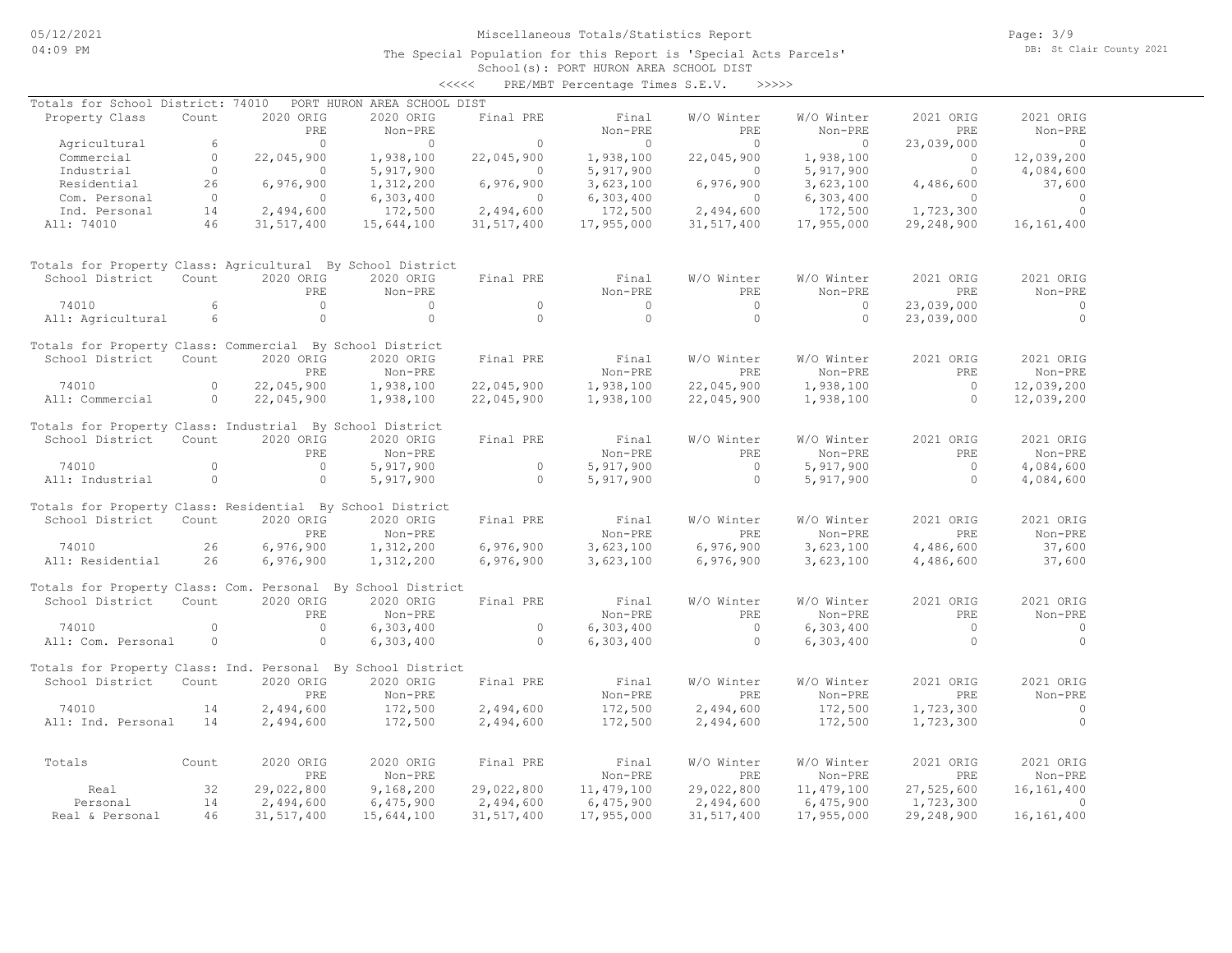### School(s): PORT HURON AREA SCHOOL DIST The Special Population for this Report is 'Special Acts Parcels'

|                                                             |                |                |                             | $\prec\prec\prec\prec\prec$ | PRE/MBT Percentage Times Taxable |                | >>>>>        |                |                |
|-------------------------------------------------------------|----------------|----------------|-----------------------------|-----------------------------|----------------------------------|----------------|--------------|----------------|----------------|
| Totals for School District: 74010                           |                |                | PORT HURON AREA SCHOOL DIST |                             |                                  |                |              |                |                |
| Property Class                                              | Count          | 2020 ORIG      | 2020 ORIG                   | Final PRE                   | Final                            | W/O Winter     | W/O Winter   | 2021 ORIG      | 2021 ORIG      |
|                                                             |                | PRE            | Non-PRE                     |                             | Non-PRE                          | PRE            | Non-PRE      | <b>PRE</b>     | Non-PRE        |
| Agricultural                                                | 6              | $\overline{0}$ | $\Omega$                    | $\circ$                     | $\circ$                          | $\bigcirc$     | $\circ$      | 8,014,346      | $\overline{0}$ |
| Commercial                                                  | $\circ$        | 7,557,487      | 1,021,983                   | 7,557,487                   | 1,021,983                        | 7,557,487      | 1,021,983    | $\Omega$       | 9,357,396      |
| Industrial                                                  | $\circ$        | 0              | 5, 243, 514                 | $\circ$                     | 5, 243, 514                      | $\circ$        | 5, 243, 514  | $\circ$        | 3,705,137      |
| Residential                                                 | 26             | 2,555,919      | 132,465                     | 2,555,919                   | 2,443,365                        | 2,555,919      | 2,443,365    | 2,313,633      | 25,250         |
| Com. Personal                                               | $\overline{0}$ | $\circ$        | 6,303,400                   | $\circ$                     | 6,303,400                        | $\circ$        | 6,303,400    | $\Omega$       | $\circ$        |
| Ind. Personal                                               | 14             | 2,494,600      | 172,500                     | 2,494,600                   | 172,500                          | 2,494,600      | 172,500      | 1,723,300      | $\Omega$       |
| All: 74010                                                  | 46             | 12,608,006     | 12,873,862                  | 12,608,006                  | 15, 184, 762                     | 12,608,006     | 15, 184, 762 | 12,051,279     | 13,087,783     |
| Totals for Property Class: Agricultural By School District  |                |                |                             |                             |                                  |                |              |                |                |
| School District                                             | Count          | 2020 ORIG      | 2020 ORIG                   | Final PRE                   | Final                            | W/O Winter     | W/O Winter   | 2021 ORIG      | 2021 ORIG      |
|                                                             |                | PRE            | Non-PRE                     |                             | Non-PRE                          | PRE            | Non-PRE      | PRE            | Non-PRE        |
| 74010                                                       | 6              | $\overline{0}$ | $\Omega$                    | $\circ$                     | $\circ$                          | $\circ$        | $\circ$      | 8,014,346      | $\circ$        |
| All: Agricultural                                           | 6              | $\circ$        | $\Omega$                    | $\Omega$                    | $\Omega$                         | $\Omega$       | $\Omega$     | 8,014,346      | $\circ$        |
| Totals for Property Class: Commercial By School District    |                |                |                             |                             |                                  |                |              |                |                |
| School District                                             | Count          | 2020 ORIG      | 2020 ORIG                   | Final PRE                   | Final                            | W/O Winter     | W/O Winter   | 2021 ORIG      | 2021 ORIG      |
|                                                             |                | PRE            | Non-PRE                     |                             | Non-PRE                          | PRE            | Non-PRE      | PRE            | Non-PRE        |
| 74010                                                       | $\Omega$       | 7,557,487      | 1,021,983                   | 7,557,487                   | 1,021,983                        | 7,557,487      | 1,021,983    | $\overline{0}$ | 9,357,396      |
| All: Commercial                                             | $\circ$        | 7,557,487      | 1,021,983                   | 7,557,487                   | 1,021,983                        | 7,557,487      | 1,021,983    | $\circ$        | 9,357,396      |
| Totals for Property Class: Industrial By School District    |                |                |                             |                             |                                  |                |              |                |                |
| School District                                             | Count          | 2020 ORIG      | 2020 ORIG                   | Final PRE                   | Final                            | W/O Winter     | W/O Winter   | 2021 ORIG      | 2021 ORIG      |
|                                                             |                | PRE            | Non-PRE                     |                             | Non-PRE                          | PRE            | Non-PRE      | PRE            | Non-PRE        |
| 74010                                                       | $\Omega$       | $\overline{0}$ | 5, 243, 514                 | $\circ$                     | 5, 243, 514                      | $\Omega$       | 5, 243, 514  | $\bigcap$      | 3,705,137      |
| All: Industrial                                             | $\circ$        | $\circ$        | 5, 243, 514                 | $\circ$                     | 5, 243, 514                      | $\circ$        | 5, 243, 514  | $\circ$        | 3,705,137      |
| Totals for Property Class: Residential By School District   |                |                |                             |                             |                                  |                |              |                |                |
| School District                                             | Count          | 2020 ORIG      | 2020 ORIG                   | Final PRE                   | Final                            | W/O Winter     | W/O Winter   | 2021 ORIG      | 2021 ORIG      |
|                                                             |                | PRE            | $Non-PRE$                   |                             | Non-PRE                          | PRE            | Non-PRE      | PRE            | Non-PRE        |
| 74010                                                       | 26             | 2,555,919      | 132,465                     | 2,555,919                   | 2,443,365                        | 2,555,919      | 2,443,365    | 2,313,633      | 25,250         |
| All: Residential                                            | 26             | 2,555,919      | 132,465                     | 2,555,919                   | 2,443,365                        | 2,555,919      | 2,443,365    | 2,313,633      | 25,250         |
| Totals for Property Class: Com. Personal By School District |                |                |                             |                             |                                  |                |              |                |                |
| School District                                             | Count          | 2020 ORIG      | 2020 ORIG                   | Final PRE                   | Final                            | W/O Winter     | W/O Winter   | 2021 ORIG      | 2021 ORIG      |
|                                                             |                | PRE            | Non-PRE                     |                             | Non-PRE                          | PRE            | Non-PRE      | <b>PRE</b>     | Non-PRE        |
| 74010                                                       | $\circ$        | $\circ$        | 6,303,400                   | $\circ$                     | 6,303,400                        | $\overline{0}$ | 6,303,400    | $\overline{0}$ | $\circ$        |
| All: Com. Personal                                          | $\circ$        | $\circ$        | 6,303,400                   | $\Omega$                    | 6,303,400                        | $\circ$        | 6,303,400    | $\Omega$       | $\Omega$       |
| Totals for Property Class: Ind. Personal By School District |                |                |                             |                             |                                  |                |              |                |                |
| School District                                             | Count          | 2020 ORIG      | 2020 ORIG                   | Final PRE                   | Final                            | W/O Winter     | W/O Winter   | 2021 ORIG      | 2021 ORIG      |
|                                                             |                | PRE            | Non-PRE                     |                             | Non-PRE                          | PRE            | Non-PRE      | PRE            | Non-PRE        |
| 74010                                                       | 14             | 2,494,600      | 172,500                     | 2,494,600                   | 172,500                          | 2,494,600      | 172,500      | 1,723,300      | $\circ$        |
| All: Ind. Personal                                          | 14             | 2,494,600      | 172,500                     | 2,494,600                   | 172,500                          | 2,494,600      | 172,500      | 1,723,300      | $\Omega$       |
| Totals                                                      | Count          | 2020 ORIG      | 2020 ORIG                   | Final PRE                   | Final                            | W/O Winter     | W/O Winter   | 2021 ORIG      | 2021 ORIG      |
|                                                             |                | PRE            | Non-PRE                     |                             | Non-PRE                          | PRE            | Non-PRE      | <b>PRE</b>     | Non-PRE        |
| Real                                                        | 32             | 10, 113, 406   | 6,397,962                   | 10, 113, 406                | 8,708,862                        | 10, 113, 406   | 8,708,862    | 10,327,979     | 13,087,783     |
| Personal                                                    | 14             | 2,494,600      | 6,475,900                   | 2,494,600                   | 6,475,900                        | 2,494,600      | 6,475,900    | 1,723,300      | $\Omega$       |
| Real & Personal                                             | 46             | 12,608,006     | 12,873,862                  | 12,608,006                  | 15, 184, 762                     | 12,608,006     | 15, 184, 762 | 12,051,279     | 13,087,783     |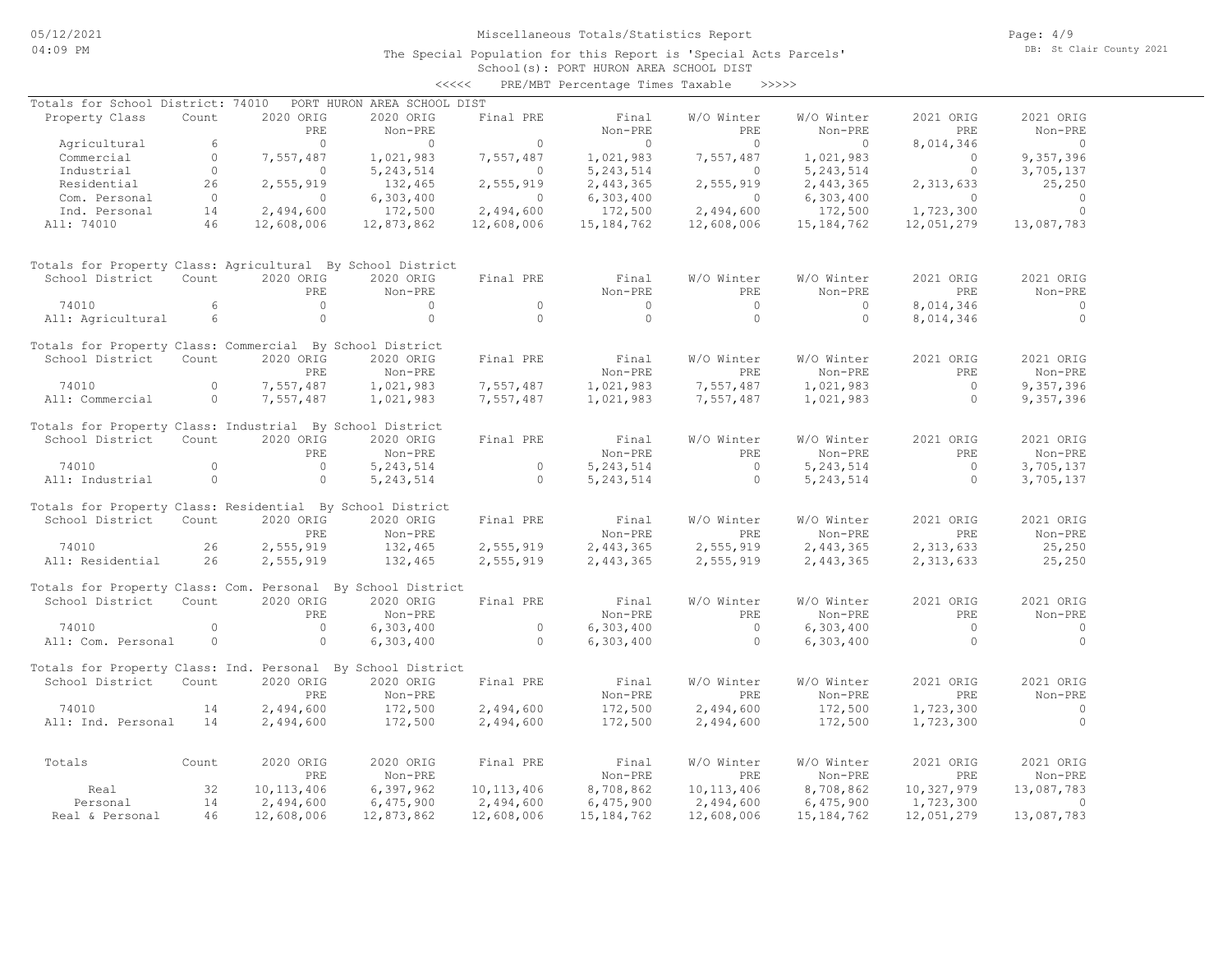<<<<< DDA/LDFA Totals - CFT/IFT/REHAB Totals >>>>>

\*\*\*\*\* DDA/LDFA Totals \*\*\*\*\*

|                       |       | Base        | Current    | Current   | Current      | Final      | Final       | Final          |
|-----------------------|-------|-------------|------------|-----------|--------------|------------|-------------|----------------|
| DDA/LDFA              | Count | Value       | Assessed   | Taxable   | Captured     | Assessed   | Taxable     | Captured       |
| 20 D.D.A.             | 49    |             | 12,039,200 | 9,428,596 | 9,428,596    | 10,399,900 | 8,029,329   | 8,029,329      |
| 08 MAINSTREET #5      | 15    |             | 6,535,800  | 5,068,070 | 5,068,070    | 6,435,900  | 5,065,114   | 5,065,114      |
| 21 BENS 314, LLC      |       | 26,100      | 248,100    | 28,414    | 2,314        | 235,800    | 28,022      | 1,922          |
| 19 HURON MAINSTREET   |       |             | 956,700    | 72,165    | 72,165       | 909,300    | 72,165      | 72,165         |
| 17 BROWNFIELD SPERR   |       | 316,352     | 5,127,800  | 4,888,100 | 4,571,748    | 5,100,100  | 4,888,100   | 4,571,748      |
| $01$ T. H. - CROSS PT |       |             | 2,109,500  | 1,793,900 | 1,793,900    | 853,800    | 573,700     | 573,700        |
| 12 BROWNFIELD PLAN    | 6     | 816,708     | 3,021,300  | 2,287,726 | 1,471,018    | 2,749,900  | 2, 112, 615 | 1,295,907      |
| 02 IND. PARK (ORIGI   | 209   | 7,219,025   | 4,666,900  | 4,392,451 | $-2,826,574$ | 5,289,500  | 5,018,723   | $-2, 200, 302$ |
| 03 PH PAPER COMPANY   | 35    | 3, 221, 150 | 408,400    | 408,400   | $-2,812,750$ | 390,100    | 390,100     | $-2,831,050$   |
| 10 IND. PARK (EXPAN   | 26    |             |            |           |              | 315,700    | 312,029     | 312,029        |
| $28 - DDA/TIFA$ #1    | 19    | 1,210,050   | 504,600    | 485,343   | $-724.707$   | 639,000    | 603,993     | $-606,057$     |
| DDA/TIFA #1           |       |             |            |           |              |            |             |                |

\*\*\*\*\* CFT/IFT/REHAB Totals \*\*\*\*\*

|                                                                                              |                 |                 |                                                     | Count SEV Value Taxable Value |
|----------------------------------------------------------------------------------------------|-----------------|-----------------|-----------------------------------------------------|-------------------------------|
| CFT - Pre 1994 Rates (Depr Real                                                              |                 | $\Omega$        | $\Omega$                                            | 0                             |
| CFT - Pre 1994 Rates (Depr Personal                                                          |                 | 15              | $\Omega$                                            | $\mathbf{0}$                  |
| CFT - Pre 1994 Rates (Depr Real & Personal                                                   |                 | 15              | $\Omega$                                            | $\Omega$                      |
|                                                                                              |                 |                 |                                                     |                               |
| IFT - Pre 1994 Rates Real                                                                    |                 | 16              | $\Omega$                                            | $\mathbf{0}$                  |
| IFT - Pre 1994 Rates Personal                                                                |                 | 23              | $\Omega$                                            | $\mathbf{0}$                  |
| IFT - Pre 1994 Rates Real & Personal                                                         |                 | 39              | $\Omega$                                            | $\Omega$                      |
| IFT - FZN AdVal Rates PA 2 Real                                                              |                 | $\circ$         | $\Omega$                                            | $\mathbf{0}$                  |
| IFT - FZN AdVal Rates PA 2 Personal                                                          |                 | 2               | $\circ$                                             | 0                             |
| IFT - FZN AdVal Rates PA 2 Real & Personal                                                   |                 | $\overline{2}$  | $\cap$                                              | $\Omega$                      |
|                                                                                              |                 |                 |                                                     |                               |
| IFT - Post 1994 Rates Real                                                                   |                 |                 |                                                     | 78 4,084,600 3,705,137        |
|                                                                                              |                 |                 |                                                     | 1,723,300                     |
| IFT - Post 1994 Rates Personal<br>IFT - Post 1994 Rates Real & Personal                      |                 |                 | 218 1,723,300<br>296 5,807,900                      | 5,428,437                     |
|                                                                                              |                 |                 |                                                     |                               |
| NEZ - Neighborhood Enterpr Real                                                              |                 | 6               | $\circ$                                             | 0                             |
| NEZ - Neighborhood Enterpr Personal                                                          |                 | $\overline{0}$  | $\circ$                                             | $\circ$                       |
| NEZ - Neighborhood Enterpr Real & Personal                                                   |                 | 6               | $\Omega$                                            | $\Omega$                      |
| OPRA - Frozen                                                                                | Real            | $7\overline{ }$ | 2,452,300                                           | 1,270,783                     |
| OPRA - Frozen                                                                                | Personal        | $\circ$         | $\overline{0}$                                      | $\overline{0}$                |
| OPRA - Frozen                                                                                | Real & Personal | $7\overline{ }$ | 2,452,300                                           | 1,270,783                     |
|                                                                                              |                 |                 |                                                     |                               |
| PILT - Payment in Lieu of  Real                                                              |                 | $\overline{2}$  | 1,210,300                                           | 1,210,300                     |
| PILT - Payment in Lieu of  Personal                                                          |                 | $\circ$         | 1000                                                | $\sim$ 0                      |
| PILT - Payment in Lieu of  Real & Personal                                                   |                 | $\overline{2}$  | 1,210,300                                           | 1,210,300                     |
|                                                                                              |                 | 5               | 1,124,600                                           | 102,224                       |
|                                                                                              |                 | $\circ$         | $\sim$ 0                                            | $\sim$ 0                      |
| NEZ - REHAB (Frozen)<br>NEZ - REHAB (Frozen) Personal<br>---- PERAB (Frozen) Real & Personal |                 | 5               | 1,124,600                                           | 102,224                       |
|                                                                                              |                 |                 |                                                     |                               |
| OPRA - Rehab                                                                                 | Real            | $7\phantom{.0}$ | 5,715,000                                           | 5,714,864                     |
| OPRA - Rehab                                                                                 | Personal        | $\circ$         |                                                     | $\overline{0}$                |
| OPRA - Rehab                                                                                 | Real & Personal | $\overline{7}$  | $\begin{array}{cc}\n & 0 \\ 5,715,000\n\end{array}$ | 5,714,864                     |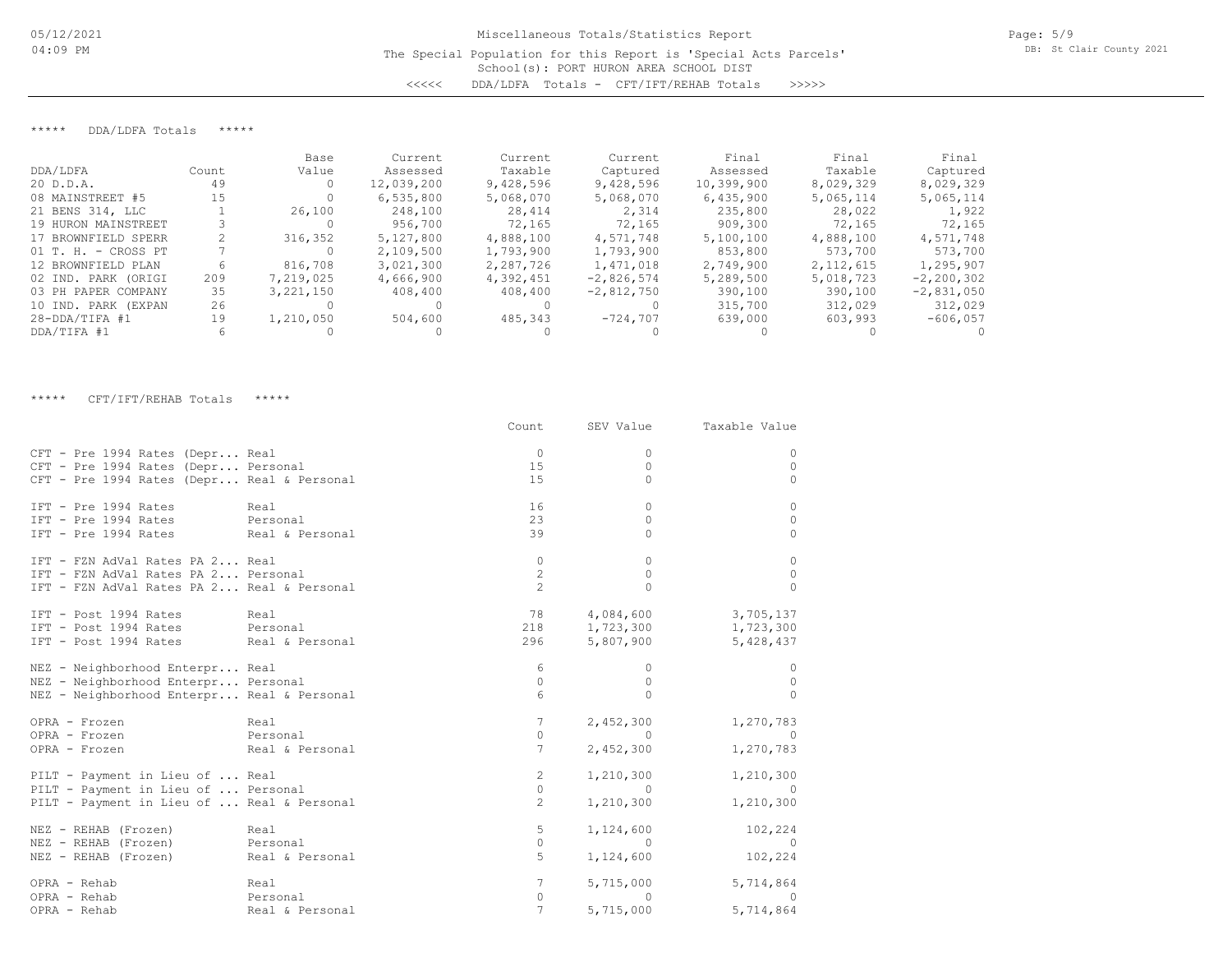The Special Population for this Report is 'Special Acts Parcels'

| School(s): PORT HURON AREA SCHOOL DIST |                    |  |  |       |
|----------------------------------------|--------------------|--|--|-------|
| くくくくく                                  | Special Act Totals |  |  | >>>>> |

| *****<br>DDA/LDFA Totals | ***** |             |            |           |              |            |             |              |
|--------------------------|-------|-------------|------------|-----------|--------------|------------|-------------|--------------|
|                          |       | Base        | Current    | Current   | Current      | Final      | Final       | Final        |
| DDA/LDFA                 | Count | Value       | Assessed   | Taxable   | Captured     | Assessed   | Taxable     | Captured     |
| 20 D.D.A.                | 49    |             | 12,039,200 | 9,428,596 | 9,428,596    | 10,399,900 | 8,029,329   | 8,029,329    |
| 08 MAINSTREET #5         | 15    |             | 6,535,800  | 5,068,070 | 5,068,070    | 6,435,900  | 5,065,114   | 5,065,114    |
| 21 BENS 314, LLC         |       | 26,100      | 248,100    | 28,414    | 2,314        | 235,800    | 28,022      | 1,922        |
| 19 HURON MAINSTREET      |       |             | 956,700    | 72,165    | 72,165       | 909,300    | 72,165      | 72,165       |
| 17 BROWNFIELD SPERR      |       | 316,352     | 5,127,800  | 4,888,100 | 4,571,748    | 5,100,100  | 4,888,100   | 4,571,748    |
| $01$ T. H. - CROSS PT    |       |             | 2,109,500  | 1,793,900 | 1,793,900    | 853,800    | 573,700     | 573,700      |
| 12 BROWNFIELD PLAN       | 6     | 816,708     | 3,021,300  | 2,287,726 | 1,471,018    | 2,749,900  | 2, 112, 615 | 1,295,907    |
| 02 IND. PARK (ORIGI      | 209   | 7,219,025   | 4,666,900  | 4,392,451 | $-2,826,574$ | 5,289,500  | 5,018,723   | $-2,200,302$ |
| 03 PH PAPER COMPANY      | 35    | 3, 221, 150 | 408,400    | 408,400   | $-2,812,750$ | 390,100    | 390,100     | $-2,831,050$ |
| 10 IND. PARK (EXPAN      | 26    |             |            |           |              | 315,700    | 312,029     | 312,029      |
| $28 - DDA/TIFA$ #1       | 19    | 1,210,050   | 504,600    | 485,343   | $-724,707$   | 639,000    | 603,993     | $-606,057$   |
| DDA/TIFA #1              | 6     |             |            |           |              |            |             |              |

\*\*\*\*\* Special Act Totals \*\*\*\*\*

|                                    |                 | Count          | SEV Value    | Taxable Value |
|------------------------------------|-----------------|----------------|--------------|---------------|
| OPRA - Frozen                      | Real            | 7              | 2452300      | 1270783       |
| OPRA - Frozen                      | Personal        | $\Omega$       | $\Omega$     | $\Omega$      |
| OPRA - Frozen                      | Real & Personal | 7              | 2452300      | 1270783       |
| OPRA - Rehab                       | Real            | 7              | 5715000      | 5714864       |
| OPRA - Rehab                       | Personal        | $\Omega$       | $\Omega$     | $\Omega$      |
| OPRA - Rehab                       | Real & Personal | 7              | 5715000      | 5714864       |
| NEZ - REHAB (Frozen)               | Real            | 5              | 1124600      | 102224        |
| NEZ - REHAB (Frozen)               | Personal        | 0              | $\Omega$     | 0             |
| NEZ - REHAB (Frozen)               | Real & Personal | 5              | 1124600      | 102224        |
| $NEZ - .75$                        | Real            | $\mathbf{1}$   | 248100       | 28414         |
| $NEZ - .75$                        | Personal        | $\Omega$       | $\Omega$     | $\Omega$      |
| $NEZ - .75$                        | Real & Personal | $\mathbf{1}$   | 248100       | 28414         |
| NEZ - Neighborhood Enterprise Zone | Real            | 6              | $\mathbf{0}$ | 0             |
| NEZ - Neighborhood Enterprise Zone | Personal        | $\Omega$       | $\Omega$     | $\Omega$      |
| NEZ - Neighborhood Enterprise Zone | Real & Personal | 6              | $\Omega$     | $\bigcap$     |
| OPRA Frozen 1/2 rate               | Real            | $\overline{c}$ | 303600       | 152400        |
| OPRA Frozen 1/2 rate               | Personal        | 0              | $\mathbf{0}$ | $\Omega$      |
| OPRA Frozen 1/2 rate               | Real & Personal | $\overline{c}$ | 303600       | 152400        |
| OPRA Rehab 1/2 rate                | Real            | $\overline{c}$ | 985300       | 949611        |
| OPRA Rehab 1/2 rate                | Personal        | $\Omega$       | $\Omega$     | $\Omega$      |
| OPRA Rehab 1/2 rate                | Real & Personal | $\overline{c}$ | 985300       | 949611        |
| PILT - Payment in Lieu of Taxes    | Real            | 2              | 1210300      | 1210300       |
| PILT - Payment in Lieu of Taxes    | Personal        | $\Omega$       | $\Omega$     | $\Omega$      |
| PILT - Payment in Lieu of Taxes    | Real & Personal | $\overline{2}$ | 1210300      | 1210300       |
| IFT - Pre 1994 Rates               | Real            | 16             | $\mathbf{0}$ | 0             |
| IFT - Pre 1994 Rates               | Personal        | 23             | $\mathbf{0}$ | 0             |
| IFT - Pre 1994 Rates               | Real & Personal | 39             | $\Omega$     | $\Omega$      |
| IFT - Post 1994 Rates              | Real            | 78             | 4084600      | 3705137       |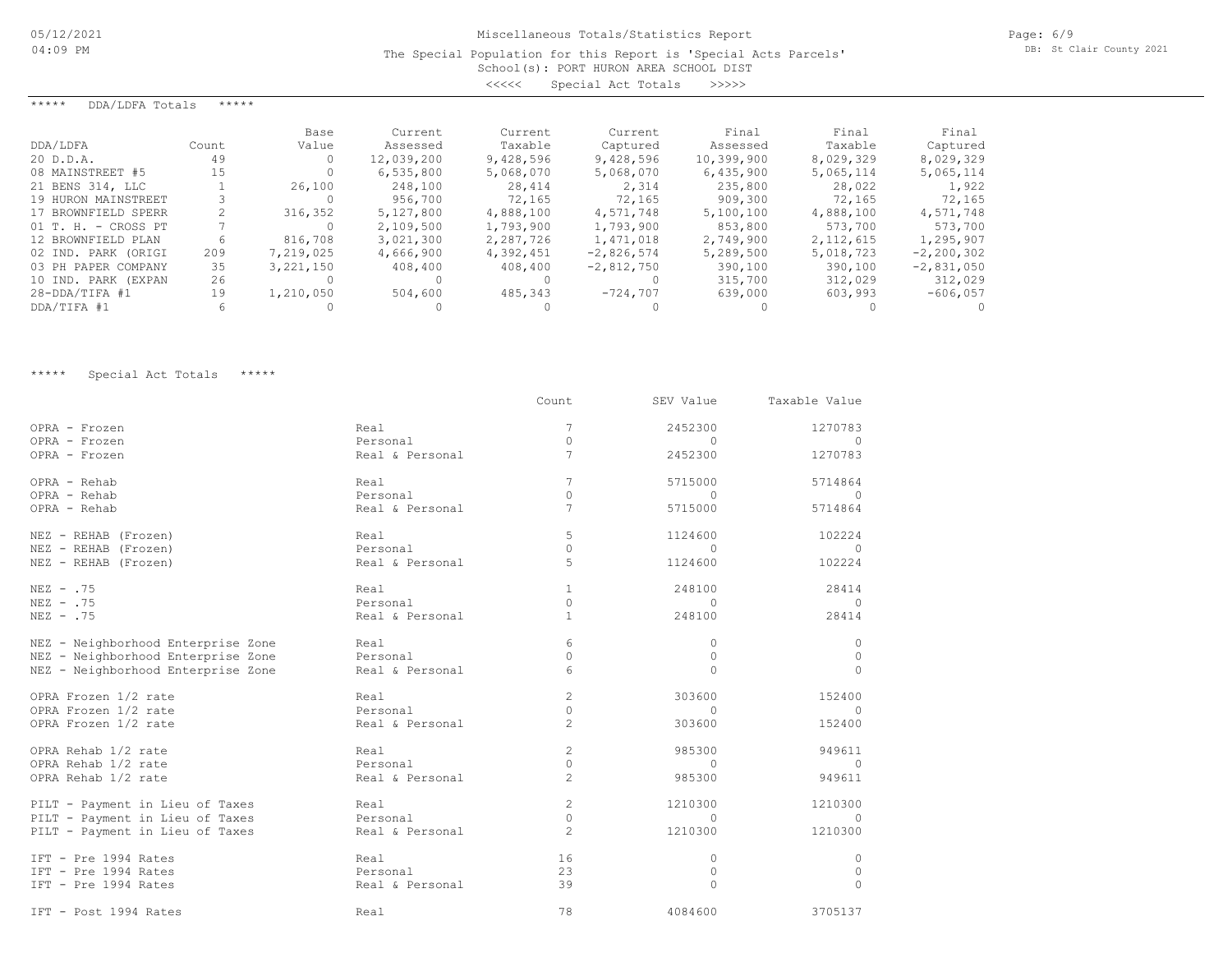Page: 7/9 DB: St Clair County 2021

#### School(s): PORT HURON AREA SCHOOL DIST The Special Population for this Report is 'Special Acts Parcels' <<<<< Special Act Totals >>>>>

|                                    | くくくくく           |     | Special ACT TOTAIS<br>--->>>> |          |  |
|------------------------------------|-----------------|-----|-------------------------------|----------|--|
| IFT - Post 1994 Rates              | Personal        | 218 | 1723300                       | 1723300  |  |
| IFT - Post 1994 Rates              | Real & Personal | 296 | 5807900                       | 5428437  |  |
| PA 328                             | Real            |     |                               |          |  |
| PA 328                             | Personal        |     |                               |          |  |
| PA 328                             | Real & Personal |     |                               |          |  |
| IFT - FZN AdVal Rates PA 210 2005  | Real            |     |                               |          |  |
| IFT - FZN AdVal Rates PA 210 2005  | Personal        |     |                               |          |  |
| IFT - FZN AdVal Rates PA 210 2005  | Real & Personal |     |                               |          |  |
| CFT - Pre 1994 Rates (Depreciated) | Real            |     |                               |          |  |
| CFT - Pre 1994 Rates (Depreciated) | Personal        | 15  |                               |          |  |
| CFT - Pre 1994 Rates (Depreciated) | Real & Personal | 15  |                               |          |  |
| DNR - DNR-PILT                     | Real            | 37  | 27563200                      | 10353229 |  |
| DNR - DNR-PILT                     | Personal        |     |                               |          |  |
| DNR - DNR-PILT                     | Real & Personal | 37  | 27563200                      | 10353229 |  |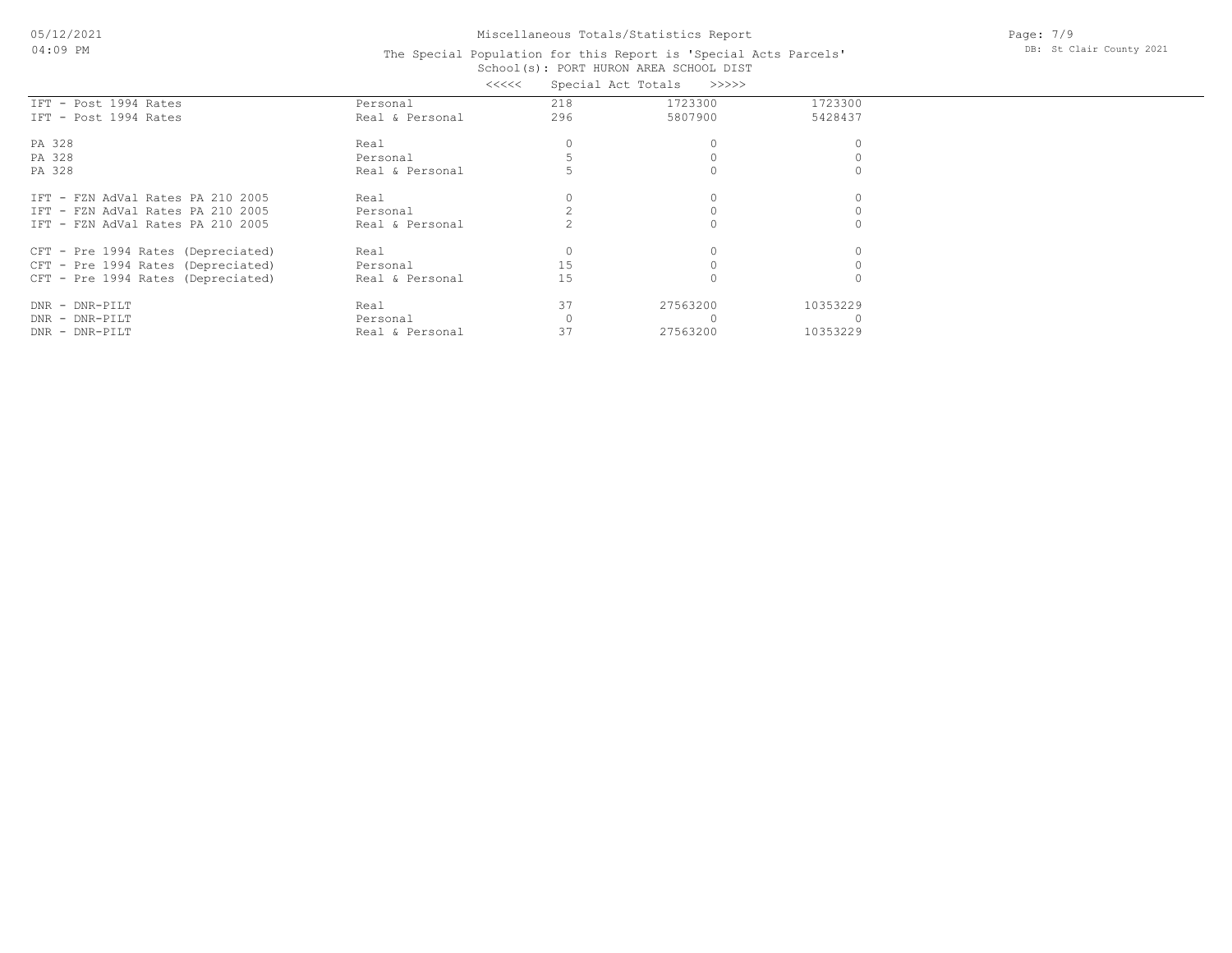<<<<< Top 20 Statistics >>>>>

| ***** Top 20 S.E.V.s<br>*****<br>11-020-1001-000<br>MI DEPT OF NATURAL RESOURCES<br>\$<br>8,708,500<br>\$<br>6,704,300<br>11-017-4003-000<br>MI DEPT OF NATURAL RESOURCES<br>\$<br>6,633,100<br>11-029-1001-000<br>MI DEPT OF NATURAL RESOURCES<br>\$<br>SPERRYS LANDMARK INC<br>4,567,700<br>06-298-0126-851<br>\$<br>1,584,700<br>$06 - 900 - 0093 - 000$<br>EISSMAN AUTOMOTIVE PORT HURON, LLC<br>\$<br>GRANDVIEW TOWER 2010 LTD DIV HOUSIN<br>1,210,300<br>06-743-0545-100<br>\$<br>1,094,900<br>06-900-0089-000<br>EARL SMITH DISTRIBUTING CO<br>\$<br>PH HOTEL REAL ESTATE HOLDING CO LLC<br>985,300<br>06-743-0793-851<br>\$<br>06-743-0750-801<br>HIP HIP HURON LLC<br>774,600<br>\$<br>06-743-0708-801<br>911W2 LLC<br>716,800<br>\$<br>692,300<br>06-901-0213-000<br>ALD THERMAL TREATMENT INC<br>$06 - 298 - 0126 - 801$<br>SPERRYS LANDMARK INC<br>560,100<br>\$<br>15-009-1001-100<br>MI DEPT OF NATURAL RESOURCES<br>482,000<br>\$<br>25-009-1001-000<br>STATE OF MICHIGAN<br>472,900<br>$\frac{5}{2}$<br>LANDMARK PORT HURON LLC<br>$06 - 298 - 0081 - 901$<br>452,900<br>451,200<br>06-743-0778-851<br>BOAT YARD LLC<br>\$<br>MI DEPT OF NATURAL RESOURCES<br>400,500<br>15-021-3001-000<br>\$<br>15-022-4001-000<br>MI DEPT OF NATURAL RESOURCES<br>400,000<br>\$<br>15-016-1001-100<br>MI DEPT OF NATURAL RESOURCES<br>392,000<br>\$<br>06-743-0750-851<br>HIP HIP HURON LLC<br>362,200<br>***** Top 20 Taxable Values *****<br>4,567,700<br>06-298-0126-851<br>SPERRYS LANDMARK INC<br>Ş<br>\$<br>MI DEPT OF NATURAL RESOURCES<br>3,031,847<br>11-020-1001-000<br>\$<br>2,332,195<br>11-017-4003-000<br>MI DEPT OF NATURAL RESOURCES<br>\$<br>11-029-1001-000<br>MI DEPT OF NATURAL RESOURCES<br>2,299,248<br>\$<br>1,566,630<br>$06 - 900 - 0093 - 000$<br>EISSMAN AUTOMOTIVE PORT HURON, LLC<br>\$<br>GRANDVIEW TOWER 2010 LTD DIV HOUSIN<br>1,210,300<br>06-743-0545-100<br>\$<br>958,440<br>06-900-0089-000<br>EARL SMITH DISTRIBUTING CO<br>\$<br>06-743-0793-851<br>PH HOTEL REAL ESTATE HOLDING CO LLC<br>949,611<br>\$<br>ALD THERMAL TREATMENT INC<br>692,300<br>06-901-0213-000<br>\$\$\$\$\$\$\$\$\$<br>06-743-0778-851<br>BOAT YARD LLC<br>451,200<br>06-743-0708-801<br>911W2 LLC<br>401,200<br>06-743-0750-851<br>HIP HIP HURON LLC<br>362,200<br>06-743-0750-801<br>HIP HIP HURON LLC<br>330,843<br>06-298-0126-801<br>SPERRYS LANDMARK INC<br>320,400<br>06-901-0207-000<br>DOMTAR INDUSTRIES INC<br>314,600<br>\$<br>$06 - 900 - 0092 - 000$<br>AUTO ANODICS<br>306,626<br>\$<br>06-900-0091-000<br>ALD THERMAL TREATMENT INC<br>273,402<br>$06 - 901 - 0214 - 000$<br>GMT BRITT MANUFACTURING CO<br>243,100<br>\$<br>MI DEPT OF NATURAL RESOURCES<br>237,188<br>15-009-1001-100<br>\$<br>204,977<br>25-009-1001-000<br>STATE OF MICHIGAN<br>***** Top 20 Owners by Taxable Value<br>$***$ * * * *<br>9,633,409 Taxable Value in 29 Parcel(s)<br>MI DEPT OF NATURAL RESOURCES<br>has<br>4,888,100 Taxable Value in 2 Parcel(s)<br>SPERRYS LANDMARK INC<br>has<br>EISSMAN AUTOMOTIVE PORT HURON, LLC has<br>1,566,630 Taxable Value in 1 Parcel(s)<br>GRANDVIEW TOWER 2010 LTD DIV HOUSIN has<br>1,210,300 Taxable Value in 1 Parcel(s)<br>ALD THERMAL TREATMENT INC<br>1,163,942 Taxable Value in 12 Parcel(s)<br>has<br>PH HOTEL REAL ESTATE HOLDING CO LLC has<br>1,102,011 Taxable Value in 2 Parcel(s)<br>958,440 Taxable Value in 2 Parcel(s)<br>EARL SMITH DISTRIBUTING CO<br>has<br>HIP HIP HURON LLC<br>693,043 Taxable Value in 2 Parcel(s)<br>has<br>642,455 Taxable Value in 7 Parcel(s)<br>STATE OF MICHIGAN<br>has<br>911W2 LLC<br>583,600 Taxable Value in 2 Parcel(s)<br>has<br>492,672 Taxable Value in 2 Parcel(s)<br>BOAT YARD LLC<br>has<br>408,400 Taxable Value in 11 Parcel(s)<br>DOMTAR INDUSTRIES INC<br>has<br>306,626 Taxable Value in 3 Parcel(s)<br>AUTO ANODICS<br>has |  |  |  |  |
|-----------------------------------------------------------------------------------------------------------------------------------------------------------------------------------------------------------------------------------------------------------------------------------------------------------------------------------------------------------------------------------------------------------------------------------------------------------------------------------------------------------------------------------------------------------------------------------------------------------------------------------------------------------------------------------------------------------------------------------------------------------------------------------------------------------------------------------------------------------------------------------------------------------------------------------------------------------------------------------------------------------------------------------------------------------------------------------------------------------------------------------------------------------------------------------------------------------------------------------------------------------------------------------------------------------------------------------------------------------------------------------------------------------------------------------------------------------------------------------------------------------------------------------------------------------------------------------------------------------------------------------------------------------------------------------------------------------------------------------------------------------------------------------------------------------------------------------------------------------------------------------------------------------------------------------------------------------------------------------------------------------------------------------------------------------------------------------------------------------------------------------------------------------------------------------------------------------------------------------------------------------------------------------------------------------------------------------------------------------------------------------------------------------------------------------------------------------------------------------------------------------------------------------------------------------------------------------------------------------------------------------------------------------------------------------------------------------------------------------------------------------------------------------------------------------------------------------------------------------------------------------------------------------------------------------------------------------------------------------------------------------------------------------------------------------------------------------------------------------------------------------------------------------------------------------------------------------------------------------------------------------------------------------------------------------------------------------------------------------------------------------------------------------------------------------------------------------------------------------------------------------------------------------------------------------------------------------------------------------------------------------------------------------------------------------------------------------------------------------------------------------------------------------------------------------------------------------------|--|--|--|--|
|                                                                                                                                                                                                                                                                                                                                                                                                                                                                                                                                                                                                                                                                                                                                                                                                                                                                                                                                                                                                                                                                                                                                                                                                                                                                                                                                                                                                                                                                                                                                                                                                                                                                                                                                                                                                                                                                                                                                                                                                                                                                                                                                                                                                                                                                                                                                                                                                                                                                                                                                                                                                                                                                                                                                                                                                                                                                                                                                                                                                                                                                                                                                                                                                                                                                                                                                                                                                                                                                                                                                                                                                                                                                                                                                                                                                                                         |  |  |  |  |
|                                                                                                                                                                                                                                                                                                                                                                                                                                                                                                                                                                                                                                                                                                                                                                                                                                                                                                                                                                                                                                                                                                                                                                                                                                                                                                                                                                                                                                                                                                                                                                                                                                                                                                                                                                                                                                                                                                                                                                                                                                                                                                                                                                                                                                                                                                                                                                                                                                                                                                                                                                                                                                                                                                                                                                                                                                                                                                                                                                                                                                                                                                                                                                                                                                                                                                                                                                                                                                                                                                                                                                                                                                                                                                                                                                                                                                         |  |  |  |  |
|                                                                                                                                                                                                                                                                                                                                                                                                                                                                                                                                                                                                                                                                                                                                                                                                                                                                                                                                                                                                                                                                                                                                                                                                                                                                                                                                                                                                                                                                                                                                                                                                                                                                                                                                                                                                                                                                                                                                                                                                                                                                                                                                                                                                                                                                                                                                                                                                                                                                                                                                                                                                                                                                                                                                                                                                                                                                                                                                                                                                                                                                                                                                                                                                                                                                                                                                                                                                                                                                                                                                                                                                                                                                                                                                                                                                                                         |  |  |  |  |
|                                                                                                                                                                                                                                                                                                                                                                                                                                                                                                                                                                                                                                                                                                                                                                                                                                                                                                                                                                                                                                                                                                                                                                                                                                                                                                                                                                                                                                                                                                                                                                                                                                                                                                                                                                                                                                                                                                                                                                                                                                                                                                                                                                                                                                                                                                                                                                                                                                                                                                                                                                                                                                                                                                                                                                                                                                                                                                                                                                                                                                                                                                                                                                                                                                                                                                                                                                                                                                                                                                                                                                                                                                                                                                                                                                                                                                         |  |  |  |  |
|                                                                                                                                                                                                                                                                                                                                                                                                                                                                                                                                                                                                                                                                                                                                                                                                                                                                                                                                                                                                                                                                                                                                                                                                                                                                                                                                                                                                                                                                                                                                                                                                                                                                                                                                                                                                                                                                                                                                                                                                                                                                                                                                                                                                                                                                                                                                                                                                                                                                                                                                                                                                                                                                                                                                                                                                                                                                                                                                                                                                                                                                                                                                                                                                                                                                                                                                                                                                                                                                                                                                                                                                                                                                                                                                                                                                                                         |  |  |  |  |
|                                                                                                                                                                                                                                                                                                                                                                                                                                                                                                                                                                                                                                                                                                                                                                                                                                                                                                                                                                                                                                                                                                                                                                                                                                                                                                                                                                                                                                                                                                                                                                                                                                                                                                                                                                                                                                                                                                                                                                                                                                                                                                                                                                                                                                                                                                                                                                                                                                                                                                                                                                                                                                                                                                                                                                                                                                                                                                                                                                                                                                                                                                                                                                                                                                                                                                                                                                                                                                                                                                                                                                                                                                                                                                                                                                                                                                         |  |  |  |  |
|                                                                                                                                                                                                                                                                                                                                                                                                                                                                                                                                                                                                                                                                                                                                                                                                                                                                                                                                                                                                                                                                                                                                                                                                                                                                                                                                                                                                                                                                                                                                                                                                                                                                                                                                                                                                                                                                                                                                                                                                                                                                                                                                                                                                                                                                                                                                                                                                                                                                                                                                                                                                                                                                                                                                                                                                                                                                                                                                                                                                                                                                                                                                                                                                                                                                                                                                                                                                                                                                                                                                                                                                                                                                                                                                                                                                                                         |  |  |  |  |
|                                                                                                                                                                                                                                                                                                                                                                                                                                                                                                                                                                                                                                                                                                                                                                                                                                                                                                                                                                                                                                                                                                                                                                                                                                                                                                                                                                                                                                                                                                                                                                                                                                                                                                                                                                                                                                                                                                                                                                                                                                                                                                                                                                                                                                                                                                                                                                                                                                                                                                                                                                                                                                                                                                                                                                                                                                                                                                                                                                                                                                                                                                                                                                                                                                                                                                                                                                                                                                                                                                                                                                                                                                                                                                                                                                                                                                         |  |  |  |  |
|                                                                                                                                                                                                                                                                                                                                                                                                                                                                                                                                                                                                                                                                                                                                                                                                                                                                                                                                                                                                                                                                                                                                                                                                                                                                                                                                                                                                                                                                                                                                                                                                                                                                                                                                                                                                                                                                                                                                                                                                                                                                                                                                                                                                                                                                                                                                                                                                                                                                                                                                                                                                                                                                                                                                                                                                                                                                                                                                                                                                                                                                                                                                                                                                                                                                                                                                                                                                                                                                                                                                                                                                                                                                                                                                                                                                                                         |  |  |  |  |
|                                                                                                                                                                                                                                                                                                                                                                                                                                                                                                                                                                                                                                                                                                                                                                                                                                                                                                                                                                                                                                                                                                                                                                                                                                                                                                                                                                                                                                                                                                                                                                                                                                                                                                                                                                                                                                                                                                                                                                                                                                                                                                                                                                                                                                                                                                                                                                                                                                                                                                                                                                                                                                                                                                                                                                                                                                                                                                                                                                                                                                                                                                                                                                                                                                                                                                                                                                                                                                                                                                                                                                                                                                                                                                                                                                                                                                         |  |  |  |  |
|                                                                                                                                                                                                                                                                                                                                                                                                                                                                                                                                                                                                                                                                                                                                                                                                                                                                                                                                                                                                                                                                                                                                                                                                                                                                                                                                                                                                                                                                                                                                                                                                                                                                                                                                                                                                                                                                                                                                                                                                                                                                                                                                                                                                                                                                                                                                                                                                                                                                                                                                                                                                                                                                                                                                                                                                                                                                                                                                                                                                                                                                                                                                                                                                                                                                                                                                                                                                                                                                                                                                                                                                                                                                                                                                                                                                                                         |  |  |  |  |
|                                                                                                                                                                                                                                                                                                                                                                                                                                                                                                                                                                                                                                                                                                                                                                                                                                                                                                                                                                                                                                                                                                                                                                                                                                                                                                                                                                                                                                                                                                                                                                                                                                                                                                                                                                                                                                                                                                                                                                                                                                                                                                                                                                                                                                                                                                                                                                                                                                                                                                                                                                                                                                                                                                                                                                                                                                                                                                                                                                                                                                                                                                                                                                                                                                                                                                                                                                                                                                                                                                                                                                                                                                                                                                                                                                                                                                         |  |  |  |  |
|                                                                                                                                                                                                                                                                                                                                                                                                                                                                                                                                                                                                                                                                                                                                                                                                                                                                                                                                                                                                                                                                                                                                                                                                                                                                                                                                                                                                                                                                                                                                                                                                                                                                                                                                                                                                                                                                                                                                                                                                                                                                                                                                                                                                                                                                                                                                                                                                                                                                                                                                                                                                                                                                                                                                                                                                                                                                                                                                                                                                                                                                                                                                                                                                                                                                                                                                                                                                                                                                                                                                                                                                                                                                                                                                                                                                                                         |  |  |  |  |
|                                                                                                                                                                                                                                                                                                                                                                                                                                                                                                                                                                                                                                                                                                                                                                                                                                                                                                                                                                                                                                                                                                                                                                                                                                                                                                                                                                                                                                                                                                                                                                                                                                                                                                                                                                                                                                                                                                                                                                                                                                                                                                                                                                                                                                                                                                                                                                                                                                                                                                                                                                                                                                                                                                                                                                                                                                                                                                                                                                                                                                                                                                                                                                                                                                                                                                                                                                                                                                                                                                                                                                                                                                                                                                                                                                                                                                         |  |  |  |  |
|                                                                                                                                                                                                                                                                                                                                                                                                                                                                                                                                                                                                                                                                                                                                                                                                                                                                                                                                                                                                                                                                                                                                                                                                                                                                                                                                                                                                                                                                                                                                                                                                                                                                                                                                                                                                                                                                                                                                                                                                                                                                                                                                                                                                                                                                                                                                                                                                                                                                                                                                                                                                                                                                                                                                                                                                                                                                                                                                                                                                                                                                                                                                                                                                                                                                                                                                                                                                                                                                                                                                                                                                                                                                                                                                                                                                                                         |  |  |  |  |
|                                                                                                                                                                                                                                                                                                                                                                                                                                                                                                                                                                                                                                                                                                                                                                                                                                                                                                                                                                                                                                                                                                                                                                                                                                                                                                                                                                                                                                                                                                                                                                                                                                                                                                                                                                                                                                                                                                                                                                                                                                                                                                                                                                                                                                                                                                                                                                                                                                                                                                                                                                                                                                                                                                                                                                                                                                                                                                                                                                                                                                                                                                                                                                                                                                                                                                                                                                                                                                                                                                                                                                                                                                                                                                                                                                                                                                         |  |  |  |  |
|                                                                                                                                                                                                                                                                                                                                                                                                                                                                                                                                                                                                                                                                                                                                                                                                                                                                                                                                                                                                                                                                                                                                                                                                                                                                                                                                                                                                                                                                                                                                                                                                                                                                                                                                                                                                                                                                                                                                                                                                                                                                                                                                                                                                                                                                                                                                                                                                                                                                                                                                                                                                                                                                                                                                                                                                                                                                                                                                                                                                                                                                                                                                                                                                                                                                                                                                                                                                                                                                                                                                                                                                                                                                                                                                                                                                                                         |  |  |  |  |
|                                                                                                                                                                                                                                                                                                                                                                                                                                                                                                                                                                                                                                                                                                                                                                                                                                                                                                                                                                                                                                                                                                                                                                                                                                                                                                                                                                                                                                                                                                                                                                                                                                                                                                                                                                                                                                                                                                                                                                                                                                                                                                                                                                                                                                                                                                                                                                                                                                                                                                                                                                                                                                                                                                                                                                                                                                                                                                                                                                                                                                                                                                                                                                                                                                                                                                                                                                                                                                                                                                                                                                                                                                                                                                                                                                                                                                         |  |  |  |  |
|                                                                                                                                                                                                                                                                                                                                                                                                                                                                                                                                                                                                                                                                                                                                                                                                                                                                                                                                                                                                                                                                                                                                                                                                                                                                                                                                                                                                                                                                                                                                                                                                                                                                                                                                                                                                                                                                                                                                                                                                                                                                                                                                                                                                                                                                                                                                                                                                                                                                                                                                                                                                                                                                                                                                                                                                                                                                                                                                                                                                                                                                                                                                                                                                                                                                                                                                                                                                                                                                                                                                                                                                                                                                                                                                                                                                                                         |  |  |  |  |
|                                                                                                                                                                                                                                                                                                                                                                                                                                                                                                                                                                                                                                                                                                                                                                                                                                                                                                                                                                                                                                                                                                                                                                                                                                                                                                                                                                                                                                                                                                                                                                                                                                                                                                                                                                                                                                                                                                                                                                                                                                                                                                                                                                                                                                                                                                                                                                                                                                                                                                                                                                                                                                                                                                                                                                                                                                                                                                                                                                                                                                                                                                                                                                                                                                                                                                                                                                                                                                                                                                                                                                                                                                                                                                                                                                                                                                         |  |  |  |  |
|                                                                                                                                                                                                                                                                                                                                                                                                                                                                                                                                                                                                                                                                                                                                                                                                                                                                                                                                                                                                                                                                                                                                                                                                                                                                                                                                                                                                                                                                                                                                                                                                                                                                                                                                                                                                                                                                                                                                                                                                                                                                                                                                                                                                                                                                                                                                                                                                                                                                                                                                                                                                                                                                                                                                                                                                                                                                                                                                                                                                                                                                                                                                                                                                                                                                                                                                                                                                                                                                                                                                                                                                                                                                                                                                                                                                                                         |  |  |  |  |
|                                                                                                                                                                                                                                                                                                                                                                                                                                                                                                                                                                                                                                                                                                                                                                                                                                                                                                                                                                                                                                                                                                                                                                                                                                                                                                                                                                                                                                                                                                                                                                                                                                                                                                                                                                                                                                                                                                                                                                                                                                                                                                                                                                                                                                                                                                                                                                                                                                                                                                                                                                                                                                                                                                                                                                                                                                                                                                                                                                                                                                                                                                                                                                                                                                                                                                                                                                                                                                                                                                                                                                                                                                                                                                                                                                                                                                         |  |  |  |  |
|                                                                                                                                                                                                                                                                                                                                                                                                                                                                                                                                                                                                                                                                                                                                                                                                                                                                                                                                                                                                                                                                                                                                                                                                                                                                                                                                                                                                                                                                                                                                                                                                                                                                                                                                                                                                                                                                                                                                                                                                                                                                                                                                                                                                                                                                                                                                                                                                                                                                                                                                                                                                                                                                                                                                                                                                                                                                                                                                                                                                                                                                                                                                                                                                                                                                                                                                                                                                                                                                                                                                                                                                                                                                                                                                                                                                                                         |  |  |  |  |
|                                                                                                                                                                                                                                                                                                                                                                                                                                                                                                                                                                                                                                                                                                                                                                                                                                                                                                                                                                                                                                                                                                                                                                                                                                                                                                                                                                                                                                                                                                                                                                                                                                                                                                                                                                                                                                                                                                                                                                                                                                                                                                                                                                                                                                                                                                                                                                                                                                                                                                                                                                                                                                                                                                                                                                                                                                                                                                                                                                                                                                                                                                                                                                                                                                                                                                                                                                                                                                                                                                                                                                                                                                                                                                                                                                                                                                         |  |  |  |  |
|                                                                                                                                                                                                                                                                                                                                                                                                                                                                                                                                                                                                                                                                                                                                                                                                                                                                                                                                                                                                                                                                                                                                                                                                                                                                                                                                                                                                                                                                                                                                                                                                                                                                                                                                                                                                                                                                                                                                                                                                                                                                                                                                                                                                                                                                                                                                                                                                                                                                                                                                                                                                                                                                                                                                                                                                                                                                                                                                                                                                                                                                                                                                                                                                                                                                                                                                                                                                                                                                                                                                                                                                                                                                                                                                                                                                                                         |  |  |  |  |
|                                                                                                                                                                                                                                                                                                                                                                                                                                                                                                                                                                                                                                                                                                                                                                                                                                                                                                                                                                                                                                                                                                                                                                                                                                                                                                                                                                                                                                                                                                                                                                                                                                                                                                                                                                                                                                                                                                                                                                                                                                                                                                                                                                                                                                                                                                                                                                                                                                                                                                                                                                                                                                                                                                                                                                                                                                                                                                                                                                                                                                                                                                                                                                                                                                                                                                                                                                                                                                                                                                                                                                                                                                                                                                                                                                                                                                         |  |  |  |  |
|                                                                                                                                                                                                                                                                                                                                                                                                                                                                                                                                                                                                                                                                                                                                                                                                                                                                                                                                                                                                                                                                                                                                                                                                                                                                                                                                                                                                                                                                                                                                                                                                                                                                                                                                                                                                                                                                                                                                                                                                                                                                                                                                                                                                                                                                                                                                                                                                                                                                                                                                                                                                                                                                                                                                                                                                                                                                                                                                                                                                                                                                                                                                                                                                                                                                                                                                                                                                                                                                                                                                                                                                                                                                                                                                                                                                                                         |  |  |  |  |
|                                                                                                                                                                                                                                                                                                                                                                                                                                                                                                                                                                                                                                                                                                                                                                                                                                                                                                                                                                                                                                                                                                                                                                                                                                                                                                                                                                                                                                                                                                                                                                                                                                                                                                                                                                                                                                                                                                                                                                                                                                                                                                                                                                                                                                                                                                                                                                                                                                                                                                                                                                                                                                                                                                                                                                                                                                                                                                                                                                                                                                                                                                                                                                                                                                                                                                                                                                                                                                                                                                                                                                                                                                                                                                                                                                                                                                         |  |  |  |  |
|                                                                                                                                                                                                                                                                                                                                                                                                                                                                                                                                                                                                                                                                                                                                                                                                                                                                                                                                                                                                                                                                                                                                                                                                                                                                                                                                                                                                                                                                                                                                                                                                                                                                                                                                                                                                                                                                                                                                                                                                                                                                                                                                                                                                                                                                                                                                                                                                                                                                                                                                                                                                                                                                                                                                                                                                                                                                                                                                                                                                                                                                                                                                                                                                                                                                                                                                                                                                                                                                                                                                                                                                                                                                                                                                                                                                                                         |  |  |  |  |
|                                                                                                                                                                                                                                                                                                                                                                                                                                                                                                                                                                                                                                                                                                                                                                                                                                                                                                                                                                                                                                                                                                                                                                                                                                                                                                                                                                                                                                                                                                                                                                                                                                                                                                                                                                                                                                                                                                                                                                                                                                                                                                                                                                                                                                                                                                                                                                                                                                                                                                                                                                                                                                                                                                                                                                                                                                                                                                                                                                                                                                                                                                                                                                                                                                                                                                                                                                                                                                                                                                                                                                                                                                                                                                                                                                                                                                         |  |  |  |  |
|                                                                                                                                                                                                                                                                                                                                                                                                                                                                                                                                                                                                                                                                                                                                                                                                                                                                                                                                                                                                                                                                                                                                                                                                                                                                                                                                                                                                                                                                                                                                                                                                                                                                                                                                                                                                                                                                                                                                                                                                                                                                                                                                                                                                                                                                                                                                                                                                                                                                                                                                                                                                                                                                                                                                                                                                                                                                                                                                                                                                                                                                                                                                                                                                                                                                                                                                                                                                                                                                                                                                                                                                                                                                                                                                                                                                                                         |  |  |  |  |
|                                                                                                                                                                                                                                                                                                                                                                                                                                                                                                                                                                                                                                                                                                                                                                                                                                                                                                                                                                                                                                                                                                                                                                                                                                                                                                                                                                                                                                                                                                                                                                                                                                                                                                                                                                                                                                                                                                                                                                                                                                                                                                                                                                                                                                                                                                                                                                                                                                                                                                                                                                                                                                                                                                                                                                                                                                                                                                                                                                                                                                                                                                                                                                                                                                                                                                                                                                                                                                                                                                                                                                                                                                                                                                                                                                                                                                         |  |  |  |  |
|                                                                                                                                                                                                                                                                                                                                                                                                                                                                                                                                                                                                                                                                                                                                                                                                                                                                                                                                                                                                                                                                                                                                                                                                                                                                                                                                                                                                                                                                                                                                                                                                                                                                                                                                                                                                                                                                                                                                                                                                                                                                                                                                                                                                                                                                                                                                                                                                                                                                                                                                                                                                                                                                                                                                                                                                                                                                                                                                                                                                                                                                                                                                                                                                                                                                                                                                                                                                                                                                                                                                                                                                                                                                                                                                                                                                                                         |  |  |  |  |
|                                                                                                                                                                                                                                                                                                                                                                                                                                                                                                                                                                                                                                                                                                                                                                                                                                                                                                                                                                                                                                                                                                                                                                                                                                                                                                                                                                                                                                                                                                                                                                                                                                                                                                                                                                                                                                                                                                                                                                                                                                                                                                                                                                                                                                                                                                                                                                                                                                                                                                                                                                                                                                                                                                                                                                                                                                                                                                                                                                                                                                                                                                                                                                                                                                                                                                                                                                                                                                                                                                                                                                                                                                                                                                                                                                                                                                         |  |  |  |  |
|                                                                                                                                                                                                                                                                                                                                                                                                                                                                                                                                                                                                                                                                                                                                                                                                                                                                                                                                                                                                                                                                                                                                                                                                                                                                                                                                                                                                                                                                                                                                                                                                                                                                                                                                                                                                                                                                                                                                                                                                                                                                                                                                                                                                                                                                                                                                                                                                                                                                                                                                                                                                                                                                                                                                                                                                                                                                                                                                                                                                                                                                                                                                                                                                                                                                                                                                                                                                                                                                                                                                                                                                                                                                                                                                                                                                                                         |  |  |  |  |
|                                                                                                                                                                                                                                                                                                                                                                                                                                                                                                                                                                                                                                                                                                                                                                                                                                                                                                                                                                                                                                                                                                                                                                                                                                                                                                                                                                                                                                                                                                                                                                                                                                                                                                                                                                                                                                                                                                                                                                                                                                                                                                                                                                                                                                                                                                                                                                                                                                                                                                                                                                                                                                                                                                                                                                                                                                                                                                                                                                                                                                                                                                                                                                                                                                                                                                                                                                                                                                                                                                                                                                                                                                                                                                                                                                                                                                         |  |  |  |  |
|                                                                                                                                                                                                                                                                                                                                                                                                                                                                                                                                                                                                                                                                                                                                                                                                                                                                                                                                                                                                                                                                                                                                                                                                                                                                                                                                                                                                                                                                                                                                                                                                                                                                                                                                                                                                                                                                                                                                                                                                                                                                                                                                                                                                                                                                                                                                                                                                                                                                                                                                                                                                                                                                                                                                                                                                                                                                                                                                                                                                                                                                                                                                                                                                                                                                                                                                                                                                                                                                                                                                                                                                                                                                                                                                                                                                                                         |  |  |  |  |
|                                                                                                                                                                                                                                                                                                                                                                                                                                                                                                                                                                                                                                                                                                                                                                                                                                                                                                                                                                                                                                                                                                                                                                                                                                                                                                                                                                                                                                                                                                                                                                                                                                                                                                                                                                                                                                                                                                                                                                                                                                                                                                                                                                                                                                                                                                                                                                                                                                                                                                                                                                                                                                                                                                                                                                                                                                                                                                                                                                                                                                                                                                                                                                                                                                                                                                                                                                                                                                                                                                                                                                                                                                                                                                                                                                                                                                         |  |  |  |  |
|                                                                                                                                                                                                                                                                                                                                                                                                                                                                                                                                                                                                                                                                                                                                                                                                                                                                                                                                                                                                                                                                                                                                                                                                                                                                                                                                                                                                                                                                                                                                                                                                                                                                                                                                                                                                                                                                                                                                                                                                                                                                                                                                                                                                                                                                                                                                                                                                                                                                                                                                                                                                                                                                                                                                                                                                                                                                                                                                                                                                                                                                                                                                                                                                                                                                                                                                                                                                                                                                                                                                                                                                                                                                                                                                                                                                                                         |  |  |  |  |
|                                                                                                                                                                                                                                                                                                                                                                                                                                                                                                                                                                                                                                                                                                                                                                                                                                                                                                                                                                                                                                                                                                                                                                                                                                                                                                                                                                                                                                                                                                                                                                                                                                                                                                                                                                                                                                                                                                                                                                                                                                                                                                                                                                                                                                                                                                                                                                                                                                                                                                                                                                                                                                                                                                                                                                                                                                                                                                                                                                                                                                                                                                                                                                                                                                                                                                                                                                                                                                                                                                                                                                                                                                                                                                                                                                                                                                         |  |  |  |  |
|                                                                                                                                                                                                                                                                                                                                                                                                                                                                                                                                                                                                                                                                                                                                                                                                                                                                                                                                                                                                                                                                                                                                                                                                                                                                                                                                                                                                                                                                                                                                                                                                                                                                                                                                                                                                                                                                                                                                                                                                                                                                                                                                                                                                                                                                                                                                                                                                                                                                                                                                                                                                                                                                                                                                                                                                                                                                                                                                                                                                                                                                                                                                                                                                                                                                                                                                                                                                                                                                                                                                                                                                                                                                                                                                                                                                                                         |  |  |  |  |
|                                                                                                                                                                                                                                                                                                                                                                                                                                                                                                                                                                                                                                                                                                                                                                                                                                                                                                                                                                                                                                                                                                                                                                                                                                                                                                                                                                                                                                                                                                                                                                                                                                                                                                                                                                                                                                                                                                                                                                                                                                                                                                                                                                                                                                                                                                                                                                                                                                                                                                                                                                                                                                                                                                                                                                                                                                                                                                                                                                                                                                                                                                                                                                                                                                                                                                                                                                                                                                                                                                                                                                                                                                                                                                                                                                                                                                         |  |  |  |  |
|                                                                                                                                                                                                                                                                                                                                                                                                                                                                                                                                                                                                                                                                                                                                                                                                                                                                                                                                                                                                                                                                                                                                                                                                                                                                                                                                                                                                                                                                                                                                                                                                                                                                                                                                                                                                                                                                                                                                                                                                                                                                                                                                                                                                                                                                                                                                                                                                                                                                                                                                                                                                                                                                                                                                                                                                                                                                                                                                                                                                                                                                                                                                                                                                                                                                                                                                                                                                                                                                                                                                                                                                                                                                                                                                                                                                                                         |  |  |  |  |
|                                                                                                                                                                                                                                                                                                                                                                                                                                                                                                                                                                                                                                                                                                                                                                                                                                                                                                                                                                                                                                                                                                                                                                                                                                                                                                                                                                                                                                                                                                                                                                                                                                                                                                                                                                                                                                                                                                                                                                                                                                                                                                                                                                                                                                                                                                                                                                                                                                                                                                                                                                                                                                                                                                                                                                                                                                                                                                                                                                                                                                                                                                                                                                                                                                                                                                                                                                                                                                                                                                                                                                                                                                                                                                                                                                                                                                         |  |  |  |  |
|                                                                                                                                                                                                                                                                                                                                                                                                                                                                                                                                                                                                                                                                                                                                                                                                                                                                                                                                                                                                                                                                                                                                                                                                                                                                                                                                                                                                                                                                                                                                                                                                                                                                                                                                                                                                                                                                                                                                                                                                                                                                                                                                                                                                                                                                                                                                                                                                                                                                                                                                                                                                                                                                                                                                                                                                                                                                                                                                                                                                                                                                                                                                                                                                                                                                                                                                                                                                                                                                                                                                                                                                                                                                                                                                                                                                                                         |  |  |  |  |
|                                                                                                                                                                                                                                                                                                                                                                                                                                                                                                                                                                                                                                                                                                                                                                                                                                                                                                                                                                                                                                                                                                                                                                                                                                                                                                                                                                                                                                                                                                                                                                                                                                                                                                                                                                                                                                                                                                                                                                                                                                                                                                                                                                                                                                                                                                                                                                                                                                                                                                                                                                                                                                                                                                                                                                                                                                                                                                                                                                                                                                                                                                                                                                                                                                                                                                                                                                                                                                                                                                                                                                                                                                                                                                                                                                                                                                         |  |  |  |  |
|                                                                                                                                                                                                                                                                                                                                                                                                                                                                                                                                                                                                                                                                                                                                                                                                                                                                                                                                                                                                                                                                                                                                                                                                                                                                                                                                                                                                                                                                                                                                                                                                                                                                                                                                                                                                                                                                                                                                                                                                                                                                                                                                                                                                                                                                                                                                                                                                                                                                                                                                                                                                                                                                                                                                                                                                                                                                                                                                                                                                                                                                                                                                                                                                                                                                                                                                                                                                                                                                                                                                                                                                                                                                                                                                                                                                                                         |  |  |  |  |
|                                                                                                                                                                                                                                                                                                                                                                                                                                                                                                                                                                                                                                                                                                                                                                                                                                                                                                                                                                                                                                                                                                                                                                                                                                                                                                                                                                                                                                                                                                                                                                                                                                                                                                                                                                                                                                                                                                                                                                                                                                                                                                                                                                                                                                                                                                                                                                                                                                                                                                                                                                                                                                                                                                                                                                                                                                                                                                                                                                                                                                                                                                                                                                                                                                                                                                                                                                                                                                                                                                                                                                                                                                                                                                                                                                                                                                         |  |  |  |  |
|                                                                                                                                                                                                                                                                                                                                                                                                                                                                                                                                                                                                                                                                                                                                                                                                                                                                                                                                                                                                                                                                                                                                                                                                                                                                                                                                                                                                                                                                                                                                                                                                                                                                                                                                                                                                                                                                                                                                                                                                                                                                                                                                                                                                                                                                                                                                                                                                                                                                                                                                                                                                                                                                                                                                                                                                                                                                                                                                                                                                                                                                                                                                                                                                                                                                                                                                                                                                                                                                                                                                                                                                                                                                                                                                                                                                                                         |  |  |  |  |
|                                                                                                                                                                                                                                                                                                                                                                                                                                                                                                                                                                                                                                                                                                                                                                                                                                                                                                                                                                                                                                                                                                                                                                                                                                                                                                                                                                                                                                                                                                                                                                                                                                                                                                                                                                                                                                                                                                                                                                                                                                                                                                                                                                                                                                                                                                                                                                                                                                                                                                                                                                                                                                                                                                                                                                                                                                                                                                                                                                                                                                                                                                                                                                                                                                                                                                                                                                                                                                                                                                                                                                                                                                                                                                                                                                                                                                         |  |  |  |  |
|                                                                                                                                                                                                                                                                                                                                                                                                                                                                                                                                                                                                                                                                                                                                                                                                                                                                                                                                                                                                                                                                                                                                                                                                                                                                                                                                                                                                                                                                                                                                                                                                                                                                                                                                                                                                                                                                                                                                                                                                                                                                                                                                                                                                                                                                                                                                                                                                                                                                                                                                                                                                                                                                                                                                                                                                                                                                                                                                                                                                                                                                                                                                                                                                                                                                                                                                                                                                                                                                                                                                                                                                                                                                                                                                                                                                                                         |  |  |  |  |
|                                                                                                                                                                                                                                                                                                                                                                                                                                                                                                                                                                                                                                                                                                                                                                                                                                                                                                                                                                                                                                                                                                                                                                                                                                                                                                                                                                                                                                                                                                                                                                                                                                                                                                                                                                                                                                                                                                                                                                                                                                                                                                                                                                                                                                                                                                                                                                                                                                                                                                                                                                                                                                                                                                                                                                                                                                                                                                                                                                                                                                                                                                                                                                                                                                                                                                                                                                                                                                                                                                                                                                                                                                                                                                                                                                                                                                         |  |  |  |  |
|                                                                                                                                                                                                                                                                                                                                                                                                                                                                                                                                                                                                                                                                                                                                                                                                                                                                                                                                                                                                                                                                                                                                                                                                                                                                                                                                                                                                                                                                                                                                                                                                                                                                                                                                                                                                                                                                                                                                                                                                                                                                                                                                                                                                                                                                                                                                                                                                                                                                                                                                                                                                                                                                                                                                                                                                                                                                                                                                                                                                                                                                                                                                                                                                                                                                                                                                                                                                                                                                                                                                                                                                                                                                                                                                                                                                                                         |  |  |  |  |
|                                                                                                                                                                                                                                                                                                                                                                                                                                                                                                                                                                                                                                                                                                                                                                                                                                                                                                                                                                                                                                                                                                                                                                                                                                                                                                                                                                                                                                                                                                                                                                                                                                                                                                                                                                                                                                                                                                                                                                                                                                                                                                                                                                                                                                                                                                                                                                                                                                                                                                                                                                                                                                                                                                                                                                                                                                                                                                                                                                                                                                                                                                                                                                                                                                                                                                                                                                                                                                                                                                                                                                                                                                                                                                                                                                                                                                         |  |  |  |  |
|                                                                                                                                                                                                                                                                                                                                                                                                                                                                                                                                                                                                                                                                                                                                                                                                                                                                                                                                                                                                                                                                                                                                                                                                                                                                                                                                                                                                                                                                                                                                                                                                                                                                                                                                                                                                                                                                                                                                                                                                                                                                                                                                                                                                                                                                                                                                                                                                                                                                                                                                                                                                                                                                                                                                                                                                                                                                                                                                                                                                                                                                                                                                                                                                                                                                                                                                                                                                                                                                                                                                                                                                                                                                                                                                                                                                                                         |  |  |  |  |
|                                                                                                                                                                                                                                                                                                                                                                                                                                                                                                                                                                                                                                                                                                                                                                                                                                                                                                                                                                                                                                                                                                                                                                                                                                                                                                                                                                                                                                                                                                                                                                                                                                                                                                                                                                                                                                                                                                                                                                                                                                                                                                                                                                                                                                                                                                                                                                                                                                                                                                                                                                                                                                                                                                                                                                                                                                                                                                                                                                                                                                                                                                                                                                                                                                                                                                                                                                                                                                                                                                                                                                                                                                                                                                                                                                                                                                         |  |  |  |  |
|                                                                                                                                                                                                                                                                                                                                                                                                                                                                                                                                                                                                                                                                                                                                                                                                                                                                                                                                                                                                                                                                                                                                                                                                                                                                                                                                                                                                                                                                                                                                                                                                                                                                                                                                                                                                                                                                                                                                                                                                                                                                                                                                                                                                                                                                                                                                                                                                                                                                                                                                                                                                                                                                                                                                                                                                                                                                                                                                                                                                                                                                                                                                                                                                                                                                                                                                                                                                                                                                                                                                                                                                                                                                                                                                                                                                                                         |  |  |  |  |
|                                                                                                                                                                                                                                                                                                                                                                                                                                                                                                                                                                                                                                                                                                                                                                                                                                                                                                                                                                                                                                                                                                                                                                                                                                                                                                                                                                                                                                                                                                                                                                                                                                                                                                                                                                                                                                                                                                                                                                                                                                                                                                                                                                                                                                                                                                                                                                                                                                                                                                                                                                                                                                                                                                                                                                                                                                                                                                                                                                                                                                                                                                                                                                                                                                                                                                                                                                                                                                                                                                                                                                                                                                                                                                                                                                                                                                         |  |  |  |  |
|                                                                                                                                                                                                                                                                                                                                                                                                                                                                                                                                                                                                                                                                                                                                                                                                                                                                                                                                                                                                                                                                                                                                                                                                                                                                                                                                                                                                                                                                                                                                                                                                                                                                                                                                                                                                                                                                                                                                                                                                                                                                                                                                                                                                                                                                                                                                                                                                                                                                                                                                                                                                                                                                                                                                                                                                                                                                                                                                                                                                                                                                                                                                                                                                                                                                                                                                                                                                                                                                                                                                                                                                                                                                                                                                                                                                                                         |  |  |  |  |
|                                                                                                                                                                                                                                                                                                                                                                                                                                                                                                                                                                                                                                                                                                                                                                                                                                                                                                                                                                                                                                                                                                                                                                                                                                                                                                                                                                                                                                                                                                                                                                                                                                                                                                                                                                                                                                                                                                                                                                                                                                                                                                                                                                                                                                                                                                                                                                                                                                                                                                                                                                                                                                                                                                                                                                                                                                                                                                                                                                                                                                                                                                                                                                                                                                                                                                                                                                                                                                                                                                                                                                                                                                                                                                                                                                                                                                         |  |  |  |  |
|                                                                                                                                                                                                                                                                                                                                                                                                                                                                                                                                                                                                                                                                                                                                                                                                                                                                                                                                                                                                                                                                                                                                                                                                                                                                                                                                                                                                                                                                                                                                                                                                                                                                                                                                                                                                                                                                                                                                                                                                                                                                                                                                                                                                                                                                                                                                                                                                                                                                                                                                                                                                                                                                                                                                                                                                                                                                                                                                                                                                                                                                                                                                                                                                                                                                                                                                                                                                                                                                                                                                                                                                                                                                                                                                                                                                                                         |  |  |  |  |
|                                                                                                                                                                                                                                                                                                                                                                                                                                                                                                                                                                                                                                                                                                                                                                                                                                                                                                                                                                                                                                                                                                                                                                                                                                                                                                                                                                                                                                                                                                                                                                                                                                                                                                                                                                                                                                                                                                                                                                                                                                                                                                                                                                                                                                                                                                                                                                                                                                                                                                                                                                                                                                                                                                                                                                                                                                                                                                                                                                                                                                                                                                                                                                                                                                                                                                                                                                                                                                                                                                                                                                                                                                                                                                                                                                                                                                         |  |  |  |  |